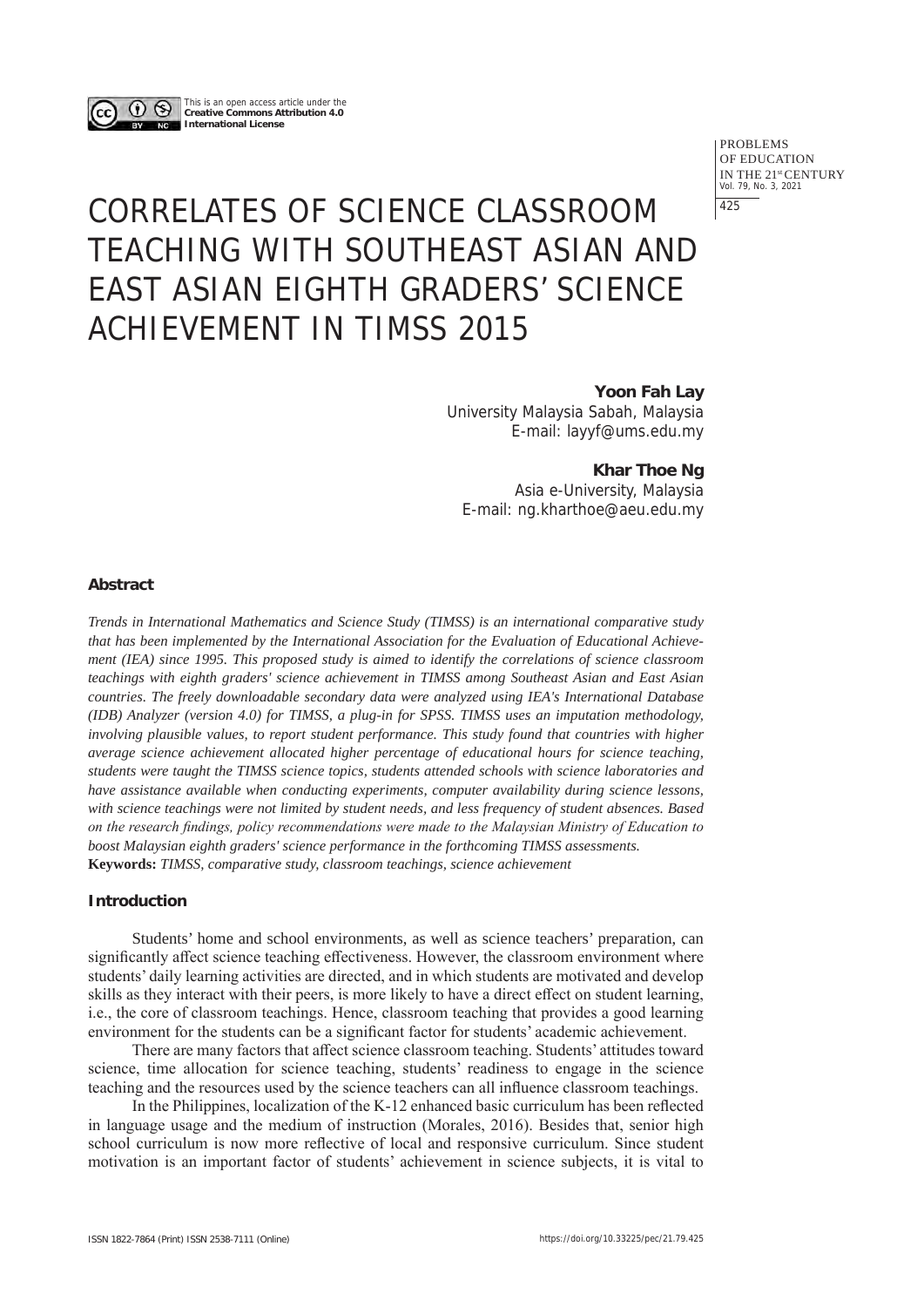PROBLEMS OF EDUCATION IN THE 21st CENTURY Vol. 79, No. 3, 2021 426

create a positive outlook in students. Students' attitude towards science is not only formed in their school setting but carried over to their home setting where their culture, practices and native language facilitate their learning (Morales, 2016). In Portugal, Content and Language Integrated Learning (CLIL), a language-aware and content-directed educational approach which integrates different curricular fields, is proposed as a possible solution to provide an authentic learning of both English and Science (Piacentini et al., 2019). Therefore, classroom teaching also needs to be culturally sensitive and as close to the students' natural language as possible in order to facilitate the students to make meaning of their learning (Piacentini et al., 2019). In Malaysia, language is still an issue of debate and the government is urged to seriously think about revert to English as a medium of teaching for teaching science and mathematics to avoid children being left behind internationally (Sonia, 2021).

#### *Trends in International Mathematics and Science Study (TIMSS)*

The International Association for the Assessment of Educational Achievement (hereafter abbreviated as IEA) pioneered international comparative evaluation of educational achievements in the 1960s as an attempt to get a deeper understanding of the impact of educational policies and procedures across various school systems. Trends in International Mathematics and Science Study (hereafter abbreviated as TIMSS) as one of the international comparative assessments, is directed by IEA's TIMSS & PIRLS International Study Center at Boston College.

TIMSS seeks to help the participating countries make better decisions on how to improve mathematics and science by teaching and learning. Since 1995, TIMSS is a regular student assessment program in grades four and eight which has been administered every four years. TIMSS provides participating countries with a wealth of information about trends in the science as well as mathematics knowledge and skills of their respective students. At the heart of TIMSS is a wide-ranging state-of-the-art assessment of how well students master the essential science and mathematics content, concepts, as well as procedures that countries expect them to learn as they progress through primary and lower secondary school. Numerous studies were conducted, e.g., in making comparison of eighth graders of East Asian countries in TIMSS 2011 (Lay et al., 2015) but the correlates of science classroom teachings with Southeast Asian and East Asian in TIMSS 2015 has not yet been studied.

#### *Problem Statement*

Science education, which transcends the pervasive divide between natural sciences and social sciences, is potentially unique in its ability to promote the awareness and participation of new generations as well as to address the social, economic, and environmental aspects of global challenges. Therefore, addressing diversity and equity-related priorities of science education is of vital significance in the light of the global picture of a rapidly evolving world. This study is unique due to the fact that this is an international comparative study to compare and contrast the correlates of science classroom teaching with Southeast Asian and East Asian eighth grade students' science achievement in TIMSS 2015. Policy recommendations to the Malaysian Ministry of Education will be made based on the success stories of TIMSS top performing countries in Southeast Asia and East Asia in an effort to boost Malaysian eighth graders' science performance in the forthcoming TIMSS assessments.

Malaysia joined TIMSS studies since 1999 at the eighth-grade level. Malaysia with a mean score of 492 was ranked 22<sup>nd</sup> place in 1999 among 38 participating countries, 21<sup>st</sup> place in 2003 among 46 participating countries with a mean score of  $510$ ,  $21<sup>st</sup>$  place in 2007 among 59 participating countries with a mean score of 471,  $32<sup>nd</sup>$  place in 2011 among 63 participating countries with a mean score of  $426$ , and  $24<sup>th</sup>$  place in 2015 among 63 participating countries with a mean score of 471 (Table 1).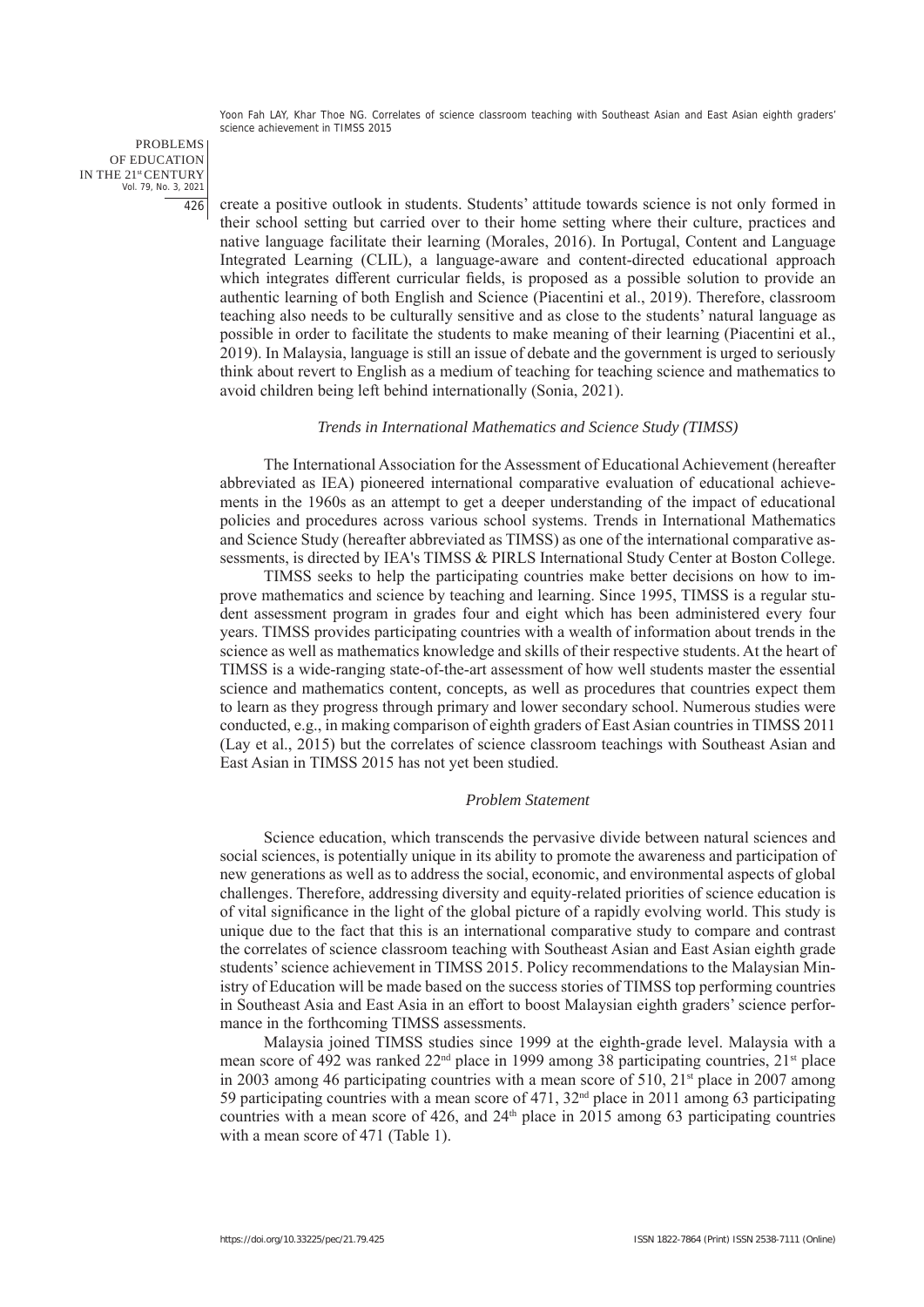> PROBLEMS OF EDUCATION IN THE 21st CENTURY Vol. 79, No. 3, 2021 427

## **Table 1** TIMSS (Grade 8) Science Scores for Southeast Asian and East Asian Countries (1995 – 2015)

|      |                                   |          | TIMSS science scores of grade 8 students |          |       |       |                      |                          |      |         |
|------|-----------------------------------|----------|------------------------------------------|----------|-------|-------|----------------------|--------------------------|------|---------|
| Year | No. of participating<br>countries | Malaysia | Singapore                                | Thailand | ueder | Korea | Hong<br>SAR<br>Kong, | <b>Chinese</b><br>Taipei |      | Average |
| 1995 | 45                                | ٠        | 580                                      | ٠        | 554   | 546   | 510                  | ٠                        | N.A. |         |
| 1999 | 38                                | 492      | 568                                      | 482      | 550   | 549   | 530                  | 569                      | 488  |         |
| 2003 | 46                                | 510      | 578                                      |          | 552   | 558   | 556                  | 571                      | 474  |         |
| 2007 | 59                                | 471      | 567                                      | 471      | 554   | 553   | 530                  | 561                      | 500  |         |
| 2011 | 63                                | 426      | 590                                      | 451      | 558   | 560   | 535                  | 564                      | 500  |         |
| 2015 | 63                                | 471      | 597                                      | 456      | 571   | 556   | 546                  | 569                      | 500  |         |
|      |                                   |          |                                          |          |       |       |                      |                          |      |         |

*Source*: Martin et al. (2016a); Mullis, 2013; Mullis et al. (2016)

The results of the latest TIMSS 2015 cycle indicated that at the fourth and eighth grades, Singapore, Korea, and Japan are the best ranked nations in science and mathematics education. Table 1 shows the TIMSS science scores for Southeast Asian and East Asian eighth grade students from 1995 to 2015.

## **Literature Review**

## *Time Spent on Science Teaching*

Class time for science teaching is a key indicator of opportunity to learn (Blank, 2012). In the study by Blank (2012), educational factors in elementary science were examined alongside teaching time including types of teaching practices, curriculum emphasis, and teacher preparation, and time using hands-on science activities which showed a positive correlation to National Assessment of Education Progress (NAEP) science scores in America. However, average classroom teaching time was the strongest educational factor related to achievement at the state level (Blank, 2012). In addition to physical resources, the education system's human resources also play a crucial role in students' academic outcomes (Trinidad, 2020). In developing countries teachers may be absent or do not devote enough time on teaching tasks and may be encouraged with incentives and accountability structures (Duflo et al., 2012).

#### *Percentages of Students Taught the TIMSS Science Topics*

The most prominent teaching challenge concerns topics to include in the curriculum (Linn et al., 2016). According to Linn et al. (2016) students face a difficulty to make meaning of their learning when confronted with many distinct topics in a single year. Science teachers also face the challenge of sequencing science topics in the curriculum to ensure that students have the prerequisite knowledge, are developmentally ready to learn the material, and can integrate new ideas with prior knowledge (Linn et al., 2016). Moreover, curriculum topics in science might also be taught or omitted based on the available natural resources, topography, or climate in a specific country (Daus & Braeken, 2018).

However, fair comparisons of educational systems in large-scale assessments can be made only if the differences in curricula have little impact on the outcomes (Daus & Braeken, 2018). The assessment framework in TIMSS is centered around a shared curriculum across the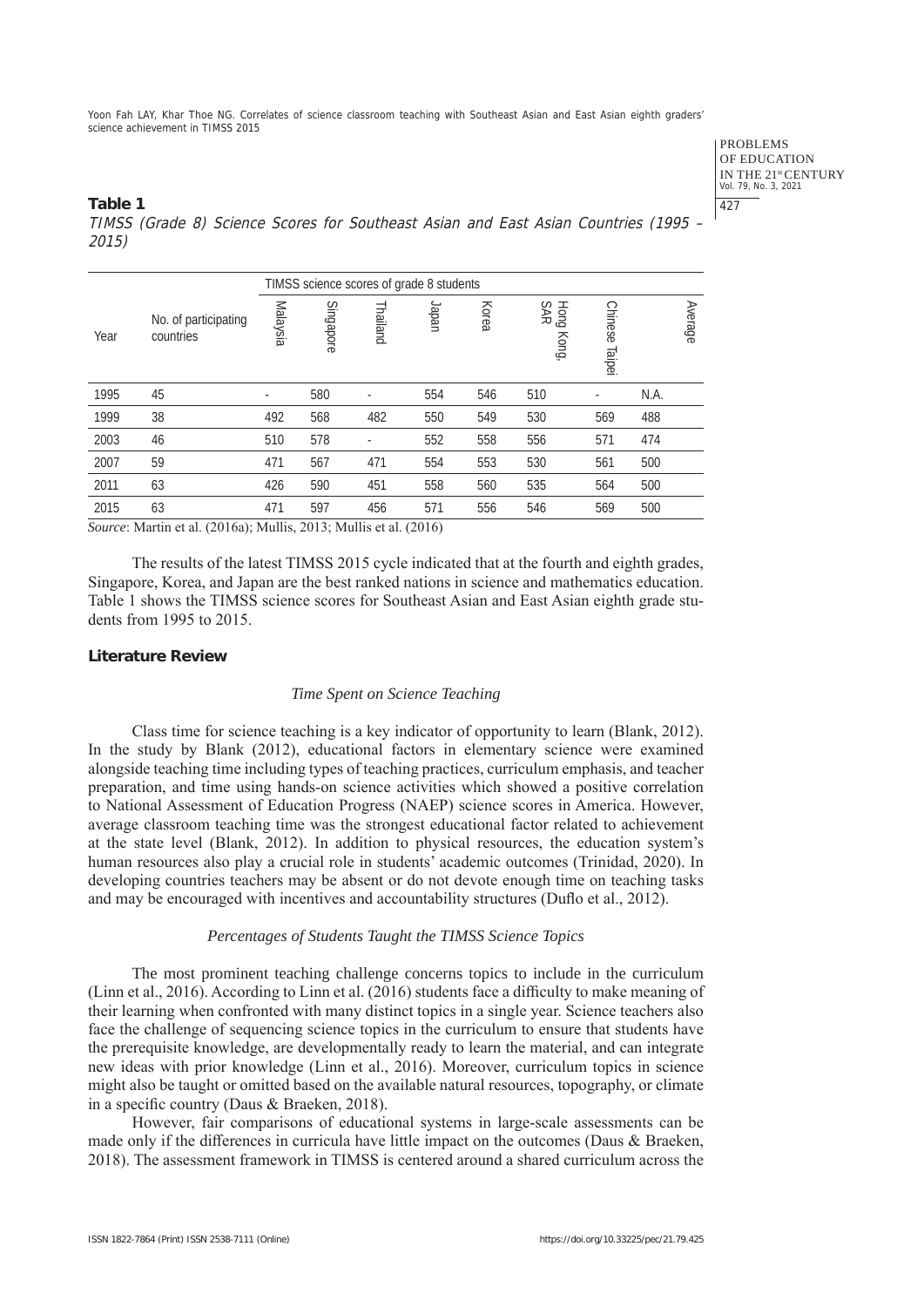PROBLEMS OF EDUCATION IN THE 21st CENTURY Vol. 79, No. 3, 2021 428

participating countries (Mullis, 2013). From this perspective, curriculum implementation, focus, and sequencing would be crucial for valid and contextualized interpretations of correlations between educational inputs and outcomes. With more than 40 countries participating in TIMSS, it is normal that most countries deviate from the commonly agreed-upon curriculum-based assessment framework. For instance, only half of the participating countries have covered reproduction, heredity and genetics, and human health by grade 8 (Mullis et al., 2016, p. 13). In the study by Daus and Braeken (2018), no support was found for a positive relationship between opportunity to learn and science achievement.

#### *Teachers Emphasize Science Experiment*

Engaging students in inquiry teaching and learning featuring interactive models and collaborative activities is vital in assisting average achievers to improve their goals and perceptions of their learning environment (Kuo et al., 2019). Inquiry projects allow the exploration of student ideas while encouraging learners to consider alternatives (Liu et al., 2014). Students can take advantage of scientific visualizations and generate their own explanations and other scientific artifacts. Hands- on activities and conceptual understanding increased average students' motivation while teachers and peers' assistance helped improve low achievers' motivation (Kuo et al., 2019). Thus, inquiry-based teaching offers opportunities for continuous, embedded assessment and personalized guidance. Inquiry projects can also promote collaboration in small groups or among whole classes (Piacentini et al., 2019). They can focus on societal issues in local communities and on global problems that resonate with students' interests and experience (Liu et al., 2014).

#### *Resources for Conducting Science Experiments*

A non-statistical relationship between per-pupil expenditure (PPE) and pupils' achievement is reported in (Hedges et al., 2016) based on a meta-analytic review. However, the statistical models used to examine the relationship between school inputs and student outcomes are not consistent across studies and do not support causal inferences. The researchers conclude that PPE may not be related to academic achievement (Hedges et al., 2016). In a study by Connor et al. (2017) researchers found that improving academic knowledge, also improved students' oral and reading comprehension. The Content-Area Literacy Instruction (CALI) Science unit was developed using the 5-E learning cycle: Engagement, Exploration, Explanation, Elaboration and Evaluation (Bybee, 1997 in Connor et al., 2017). During the CALI program pupils used the scientist notebook to keep their written work including graphic organizers. Researchers used hands-on experiments and trade science texts and encouraged students to work in groups to read the book or conduct their experiments. Students then completed their worksheets by responding to questions and recording observations (Connor et al., 2017). Connor et al. (2017) found that students randomly assigned to CALI improved in their achievement for social studies and science post-tests. The availability of contextual support also facilitates student independence in their inquiry science work and science learning (Rappolt-Schlichtmann et al., 2013).

Lay and Chandrasegaran (2016) reported that in Malaysia, on average, 69% of the eighth-grade students attended schools where teaching was Somewhat Affected by resource shortages, 18% attended schools where teaching was Not Affected, and 14% attended schools where teaching was affected a lot by resource shortages. According to Lay and Chandrasegaran (2016) students in schools that were affected a lot by science resource shortages had lower science achievement  $(n = 422)$  than students in schools that were Not Affected  $(n = 454)$ .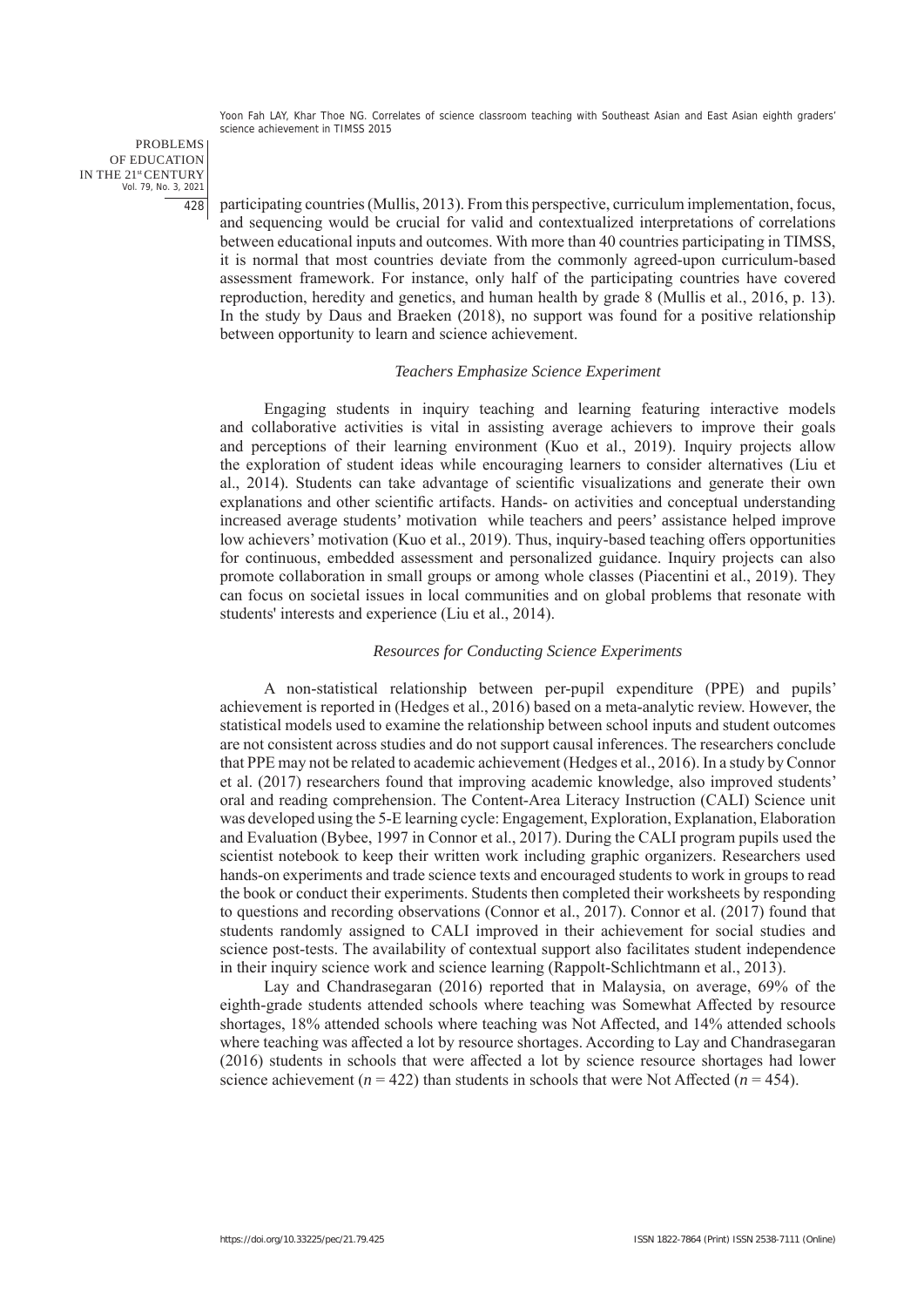> PROBLEMS OF EDUCATION IN THE 21st CENTURY Vol. 79, No. 3, 2021 429

#### *Computer Activities during Science Lessons*

Use of ICT tools and computer in science lessons has become quite common in the digital era since the starting of  $21<sup>st</sup>$  century and the frameworks for ICT policy was developed with exemplars reported by scholars and researchers (Adomi, 2011). In Rappolt-Schlichtmann et al. (2013)but the tasks of recording, organizing, analyzing, and interpreting data create barriers that impede science learning for many students. This study (a a web-based science notebook designed using the Universal Design for Learning (UDL) framework was tested among 621 fourth grade students in the United States. Teachers observed that students experienced less anxiety when dealing with science experiments as they were provided with all the contextual resources necessary in the web-based notebook. As students complete each part of a science activity, they are reminded through the navigational structure of the UDL science notebook (UDSN) that they are moving through a process of 'plan, get data, explain'. Once students begin to build an explanation for their inquiry experience, they are provided with contextual supports to facilitate, guide, and then reinforce the process behaviors necessary for effective science notebook use. Students and teachers reported overall quite positive experiences with the notebook, emphasizing high levels of interest, feelings of competence, and autonomy (Rappolt-Schlichtmann et al., 2013)but the tasks of recording, organizing, analyzing, and interpreting data create barriers that impede science learning for many students. This study (a. Thus it can be concluded that appropriate use of computers in science education can improve science content learning outcomes compared with traditional paper-and-pencil science notebooks, and positively impacted student performance (Rappolt-Schlichtmann et al., 2013)but the tasks of recording, organizing, analyzing, and interpreting data create barriers that impede science learning for many students. This study (a. In the advent of digital era, the integration of technology-enhanced learning will also promote values-based sustainable education (Ng, 2007) and enhance the awareness of Sustainable Development Goals (Chin et al., 2018) pertinent in producing quality science related professionals with moral values. Research (e.g., Corrienna et al., 2017; Loganathan et al., 2019) showed that technology-enhanced fun science learning approaches enhanced students' motivation in science learning.

#### *Student Use of Internet for Schoolwork*

Starting in the mid-1990 when the cost of information and communication devices became more affordable, and Internet use grew, technology was no longer accessible only to wealthy school districts (Linn et al., 2016). By 2008, there was an average of one computer for every 3.1 public school students in the United States (NCES, 2014). Since then, increasing attention was seen in educational settings in which online learning through Internet was used widely to enhance science learning as reported by Ng and Nyunt (2010). To support science practices, designers created powerful resources rather than adapting tools of scientists, and technology moved from an accessory to an integral partner in science inquiry, enhancing teachers' roles and guiding students' autonomous learning (Linn et al., 2016). Design-based research methods led to exciting refinements of technologies for education (Linn et al., 2016). Today Internet connectivity is a necessary school resource and reflects the quality of educational resources provided in school (Tan, 2018).

Internet connection is also a vital measure of home resources that help to create a conducive environment of learning for children (Visser et al., 2015; Gelmez-Burakgazi & Yildirim, 2014). A study among 735 Turkish parents revealed that most children did not have basic science materials at home (Cobanuglu & Yurttas-Kumlu, 2020). Parental support for children's science learning was examined across three different grade levels including preschool, elementary school and middle school grades in Cobanuglu and Yurttas-Kumlu (2020)(b. Results indicate varying levels of parental support and science materials that can support children's science learning in their home environment. More than half of the middle school children (51.8%)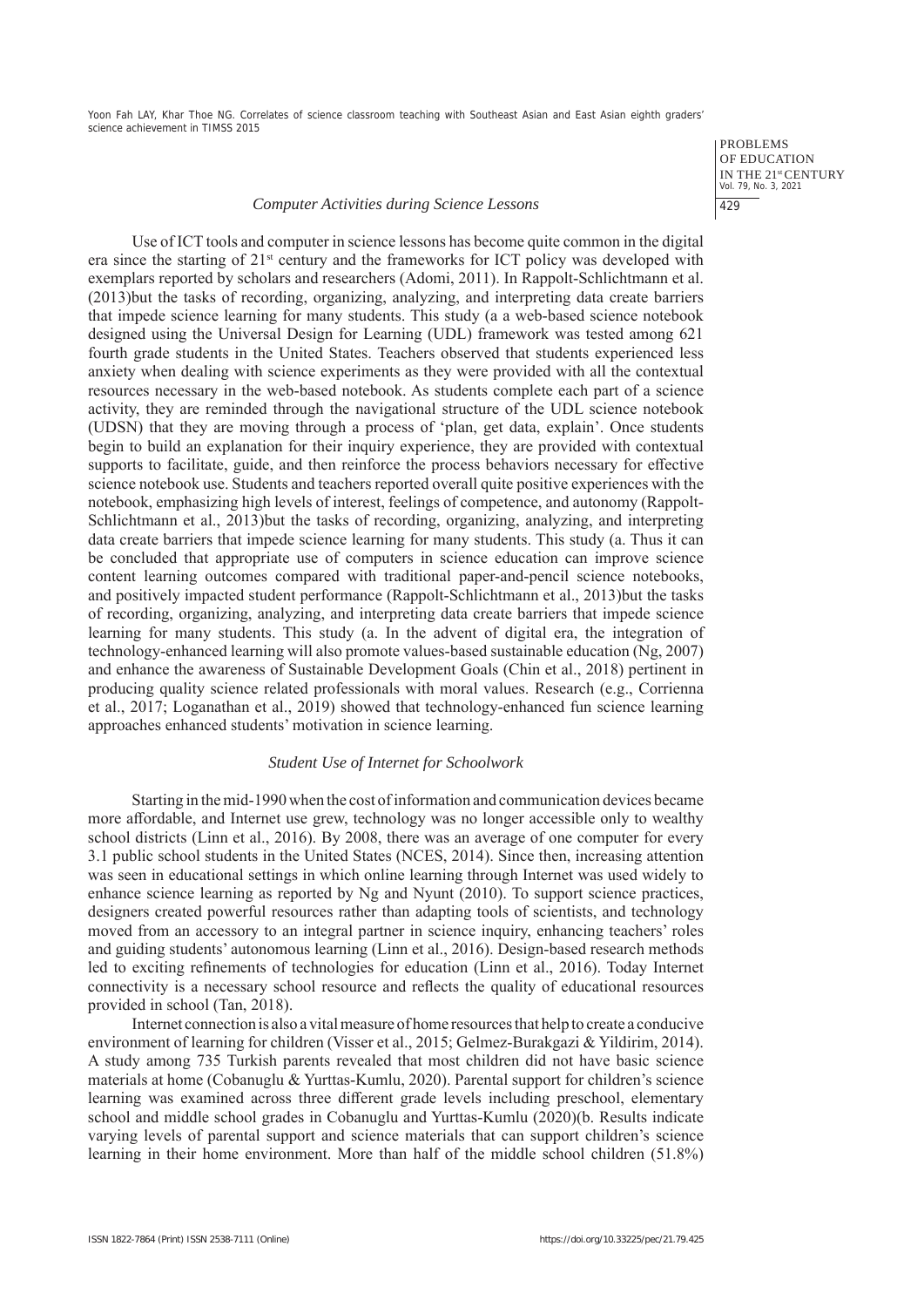PROBLEMS OF EDUCATION IN THE 21st CENTURY Vol. 79, No. 3, 2021 430

had access to science-related computer applications at home unlike preschool (36.5%) and elementary school (41.3%) children (Cobanuglu & Yurttas-Kumlu, 2020).

In a survey by Sullivan et al. (2013) Australian school principals reported that the mean number of computers available to 15-year-old students within year 10, across school communities, closely matched the mean number of students within that range. Data also indicates that almost all school computers have Internet access (Sullivan et al., 2013). The analysis includes 353 schools across eight community types that range in size of less than 1,000 people in small country towns to more than 18 million people in large capital cities. Principals reported varying levels of resources including qualified teaching staff, teaching materials and equipment across various geographical locations and these variances were also reflected in students' academic performance (Sullivan et al., 2013).

#### *Weekly Time Student Spend on Assigned Science Homework*

The relationship between academic results and homework time is negative at the individual level but positive at school level (Fernández-Alonso et al., 2017). An increase in the amount of homework a school assigns is associated with an increase in the differences in student time spent on homework. In Fernández-Alonso et al. (2017) data indicates that in year 8 of compulsory education, 60–70 min of homework a day is the optimum amount of homework proposed which schools should assign to maximize gains in achievement. Assigning large volumes of homework increases inequality between students in pursuit of minimal gains in achievement for those who least need it (Fernández-Alonso et al., 2017). Assigning an excessive volume of homework at school levels which offer compulsory education could accentuate differences, affecting students who are slower, have more gaps in their knowledge, or are less privileged, and can make them feel overwhelmed by the amount of homework assigned to them (Suárez et al., 2016).

## *Teaching Limited by Student Needs*

Students value the fact that teachers should be alert to their needs, such as being sensitive to students' reactions and preparing additional learning materials (Halim et al., 2014). Students of different achieving abilities would be able to indicate the components of teachers' pedagogical content knowledge (PCK) needed according to their needs. Halim et al. (2014) suggests that teachers need to think about students' difficulties and focus on teaching strategies that enable the students to comprehend the content of science through various modes of concept representational. A student's culture, traditions, practice and native language is his primal need and utility (Tan, 2018). When learning is facilitated with these needs and utilities, the students' attitude may improve while preserving his culture and native language as has been researched by Ng and Ng (2006) on factors contributing to science learning using mother tongue language. Thus, learning should be differentiated according to the learners' needs (Morales, 2016).

In the study by Paufler and Amrein-Beardsley (2014), 1265 principals from Arizona participated in an online survey to explore the decisions principals make when assigning students into classrooms and principals' opinions about randomly assigning students into classrooms. Despite advanced training and prior administrative experience, most principal respondents noted that the assignment of students was not discussed during their professional or administrative coursework. More than  $60.0\%$  of students enrolled in almost half ( $n = 161/367$ , 43.9%) of the schools represented by the participating principals were from racial or ethnic minority backgrounds (Paufler & Amrein-Beardsley, 2014). Most respondents noted that during the assignment process, placement decisions were made based on (i) students' special education needs, (ii) academic achievement or abilities, (iii) gender, and (iv) giftedness, in that order. Principals purported that interactions among students, whether positive or negative, significantly impacted the learning environment in classrooms (Paufler & Amrein-Beardsley, 2014). Results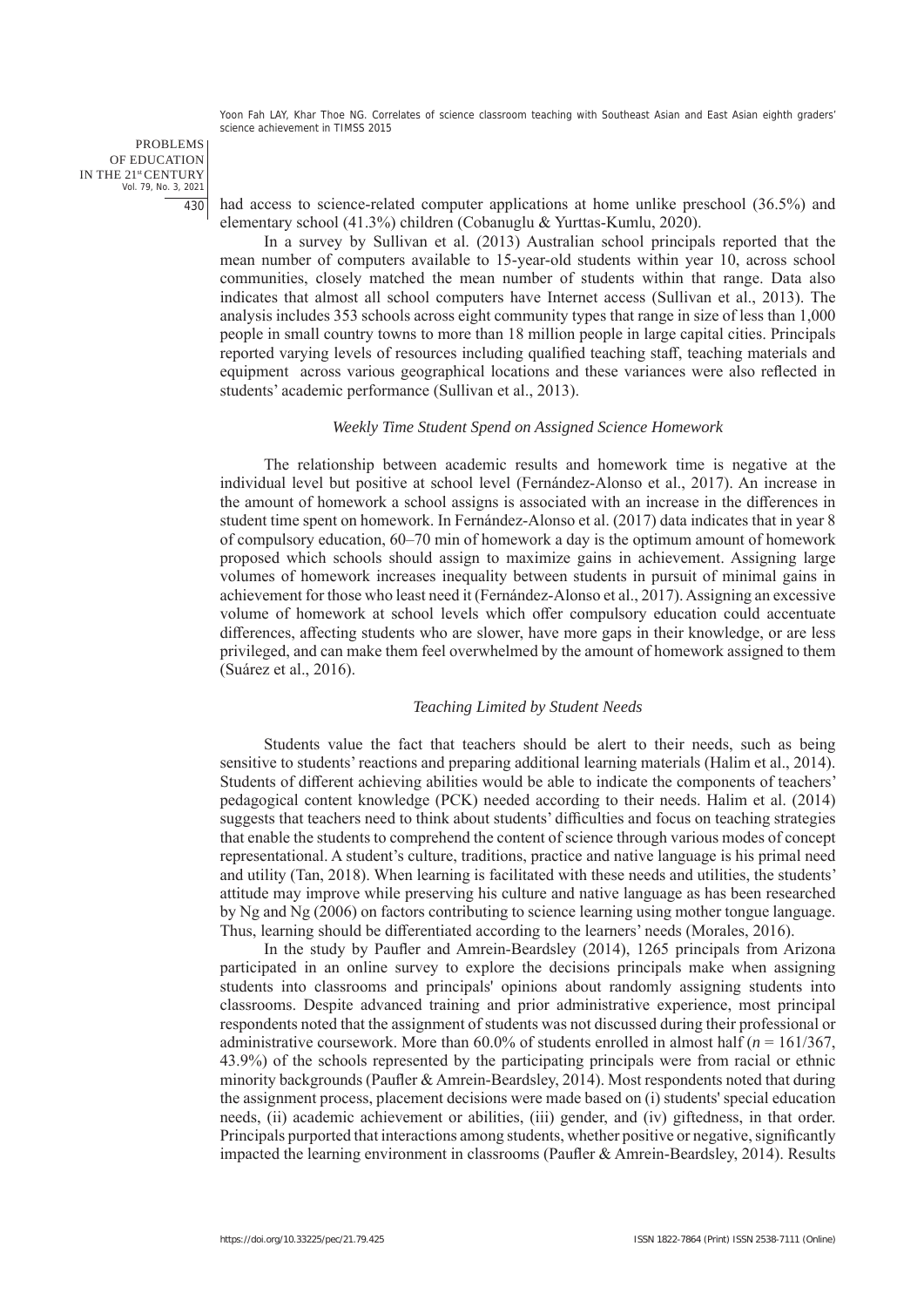> PROBLEMS OF EDUCATION IN THE 21st CENTURY Vol. 79, No. 3, 2021 431

indicate that principals expected to match students' needs with teacher characteristics such as teaching style, personality and other pedagogical strengths to improve students' achievement (Paufler & Amrein-Beardsley, 2014).

## *Frequency of Student Absences*

Trinidad (2020) found that in terms of school climate deficits, attendance problems were a concern of public and low-SES schools. The attendance problem was more of a problem in urban schools compared to rural schools (Trinidad, 2020). Urban schools also encounter more student discipline problems as compared to rural schools. The study was carried out using 2018 Philippine PISA data  $(n = 7233)$ . More than 40 percent of Philippine schools have problems with student absenteeism to some extent and this could be more strategically addressed in a climate where students know what are expected of them and discipline is applied consistently and appropriately (Trinidad, 2020). According to Andrew and Hauser (2011), there are no adequate tests to prove that students' educational expectations are influenced by their academic achievement and weak evidence of students' educational expectations as static mental drives. Family endowments, and social contexts and influences are more important foundational sources of students' expectations (Andrew & Hauser, 2011).

## *Research Aim and Objectives*

This study aimed to explore the correlations of science classroom teaching with Southeast Asian and East Asian eighth graders' science achievement in TIMSS 2015. The study embarked on the following objectives:

- i) To identify the correlates of science classroom teachings with Grade 8 students' science achievement in TIMSS among Southeast Asian and East Asian countries:
	- time spent on science teaching:
	- percentage of students taught the TIMSS science topics;
	- teacher emphasize science experiment
	- resources for conducting science experiments;
	- computer activities during science lessons;
	- students use of Internet for schoolwork;
	- weekly time student spend on assigned science homework;
	- teaching limited by student needs;
	- frequency of student absences.
- ii) To make policy recommendations to the Ministry of Education to boost Malaysian Grade 8 students' science performance in the forthcoming TIMSS assessments.

# **Research Methodology**

## *General Background*

Data for the study were drawn from the TIMSS 2015 database (http://timssandpirls. bc.edu/timss2015/international-database/). TIMSS employs a two-stage stratified sampling approach. First, schools were selected based on the probability proportional to the school's size. The classrooms within the selected schools are randomly chosen afterward. Due to the TIMSS sampling scheme, the surveyed samples can represent the whole population in the participating countries. More information regarding data and sampling procedures of TIMSS can be found in the technical reports by Martin et al. (2016b).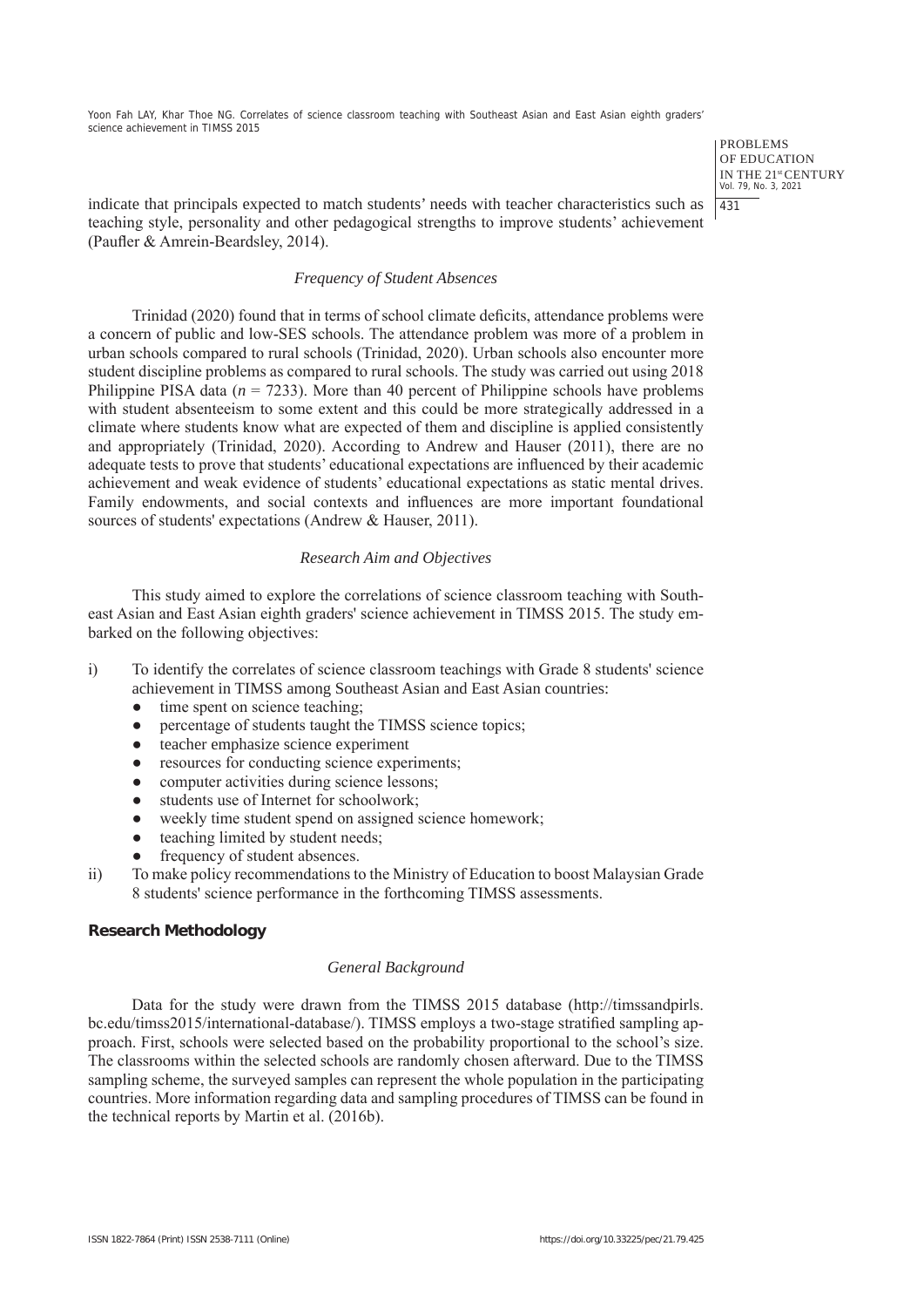PROBLEMS OF EDUCATION IN THE 21st CENTURY Vol. 79, No. 3, 2021 432

#### *Science Achievement*

The science achievement scale of TIMSS 2015 was focused on science subjects like information (Biology, Chemistry, Physics, Earth Science) and cognitive (Knowing, Implementing, Reasoning) domains. To report student results, TIMSS uses a synthetic data approach, which requires plausible values. Realistic values are natural factors from either the set of ratings, consists of a process proposed by Mislevy and Sheehan (1987, 1989) and based on Rubin's principle of imputation (1987) (i.e., random draws from the marginal posterior of the latent distribution used as a measure of science achievement). A plug-in for SPSS, the IEA International Database (IDB) Analyzer for TIMSS, had been used to aggregate the five plausible values and to generate their weighted average and to address standard errors.

## *Time Spent on Science Teaching*

In TIMSS 2015 eighth grade science assessment, the total instructional hours per year and hours per year for science instruction were calculated based on the information provided by school principals and teachers.

#### *Percentages of Students Taught the TIMSS Science Topics*

In TIMSS 2015 eighth grade science assessment, percentages of students taught the TIMSS science topics (seven Biology topics, six Chemistry topics, five Physics topics, and four Earth Science topics) were calculated based on teachers' reports.

#### *Teachers Emphasize Science Investigation*

In TIMSS 2015 eighth grade science assessment, students were scored according to their teachers' responses to how often they used each of eight instructional activities (BTBS18B, BTBS18C, BTBS18D, BTBS18E, BTBS18F, BTBS18G, BTBS18H, BTBS18L) on the Emphasis Science Investigation scale. Students with teachers who emphasized science investigation in "About Half the Lessons or More" had a score on the scale of at least 11.3, which corresponds to their teachers using all eight activities in "about half the lessons" on average. All other students had teachers who emphasized science investigation in "Less than Half the Lessons". The Cronbach's Alpha coefficients for the Emphasize Science Investigation scale were reliably high [Malaysia, .871; Singapore, .850; Thailand, .885; Japan, .802; Korea, .893; Hong Kong SAR, .841; Chinese Taipei, .883].

## *Resources for Conducting Science Experiments*

In TIMSS 2015 eighth grade science assessment, students were categorized according to their principals' responses concerning availability of resources for conducting science experiments: "Schools Have a Science Laboratory" and "Teachers Have Assistance Available when Students are Conducting Experiments".

#### *Computer Activities During Science Lessons*

In TIMSS 2015 eighth grade science assessment, students were categorized according to their teachers' responses concerning computer activities during science lessons: "To Practice Skills and Procedures", "To Look Up Ideas and Information", "To Do Scientific Procedures or Experiments", "To Study Natural Phenomena Through Simulations", or "To Process and Analyze Data".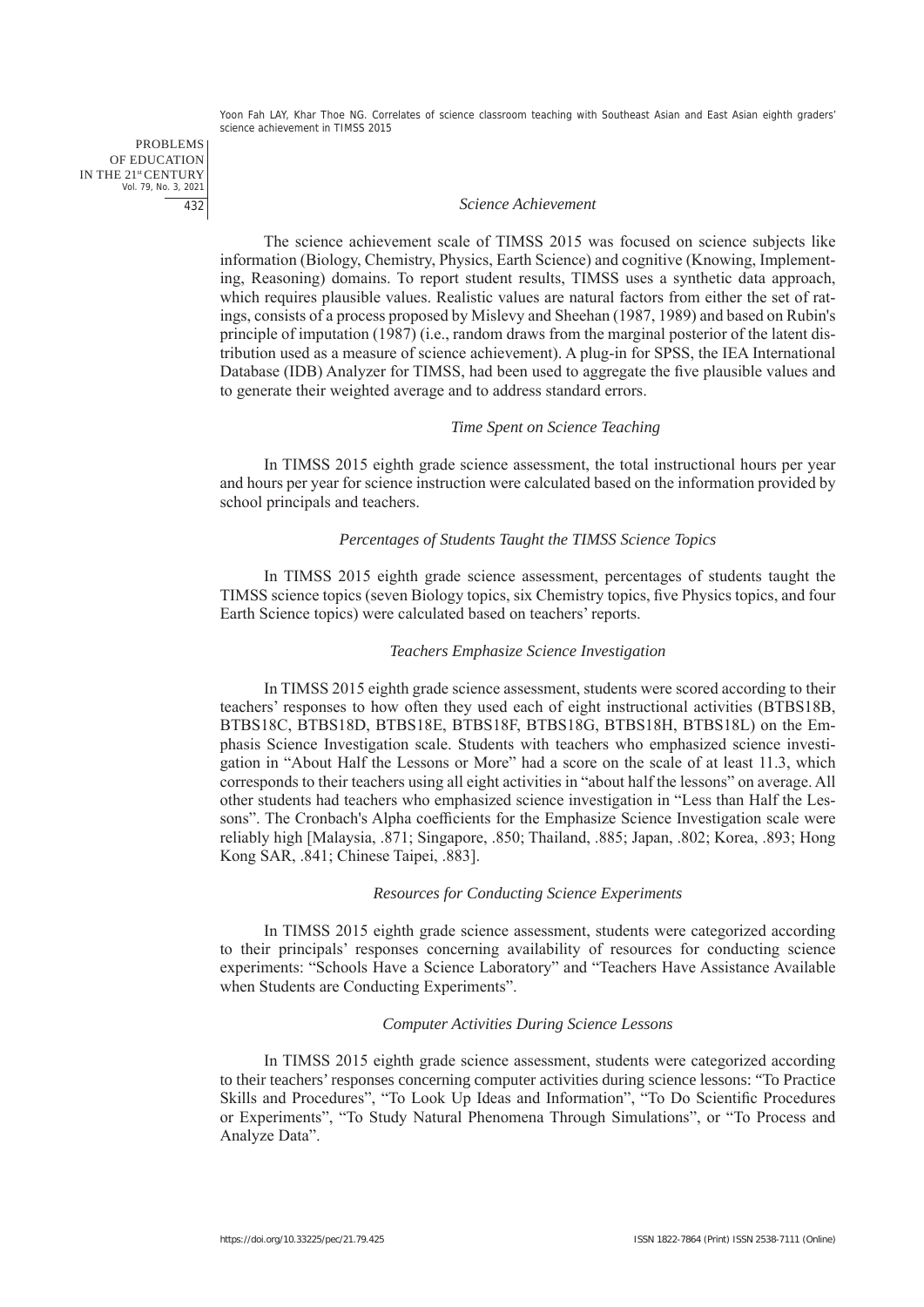> PROBLEMS OF EDUCATION IN THE 21st CENTURY Vol. 79, No. 3, 2021 433

#### *Student Use of Internet for Schoolwork*

In TIMSS 2015 eighth grade science assessment, students were categorized according to their use of Internet for schoolwork: "Access the Textbook or Other Course Materials", "Access Assignments Posted Online by the Teacher", "Collaborate with Classmates on Assignments or Projects", "Communicate with the Teacher", or "Find Information, Articles, or Tutorials to Aid in Understanding Science".

## *Weekly Time Student Spend on Assigned Science Homework*

In TIMSS 2015 eighth grade science assessment, students were categorized according to their weekly time spend on assigned science homework: "3 Hours or More", "More than 45 Minutes but Less than 3 Hours", or "45 Minutes or Less".

## *Teaching Limited by Student Needs*

In TIMSS 2015 eighth grade science assessment, students were scored according to their teachers' responses concerning six needs on the Teaching Limited by Student Needs scale (BT-BG15A, BTBG15B, BTBG15C, BTBG15D, BTBG15E, BTBG15G) Students with teachers who felt "Not Limited" by student needs had a score on the scale of at least 11.4, which corresponds to their teachers feeling "not at all" limited by three of the six needs and to "some" extent limited by the other three needs, on average. Students with teachers who felt "Very Limited" by student needs had a score no higher than 7.4, which corresponds to their teachers reporting feeling limited "a lot" by three of the six needs and to "some" extent limited by the other three needs, on average. All other students had teachers who felt "Somewhat Limited" by student needs. The Cronbach's Alpha coefficients for the Emphasize Science Investigation scale were reliably high [Malaysia, .720; Singapore, .732; Thailand, .733; Japan, .716; Korea, .799; Hong Kong SAR, .686; Chinese Taipei, .760].

#### *Frequency of Student Absences*

In TIMSS 2015 eighth grade science assessment, students were categorized according to their frequency of absences: "Never or Almost Never", "Once a Month", "Once Every Two Weeks", or "Once a Week or More".

## **Research Results**

#### *Part 1: Analysis of Data in Response to Research Objective 1*

## *(a) Time Spent of Science Teaching*

Table 2 summarizes the time spent on science teaching as reported by the school principals in Southeast Asian and East Asian TIMSS participating countries. Based on the analysis, Thailand has the highest total teaching hours per year (1,209.38), followed by Malaysia (1,172.19), Chinese Taipei (1,132.33), and Singapore (1,065.02). In terms of the number of hours (per year) for science teaching, Chinese Taipei has allocated 213.37 hours per year (18.84%) for science teaching. This is followed by Japan (18.61%) and Hong Kong SAR (17.13%). However, Malaysia has only allocated 193.25 hours (16.49%) for science teaching.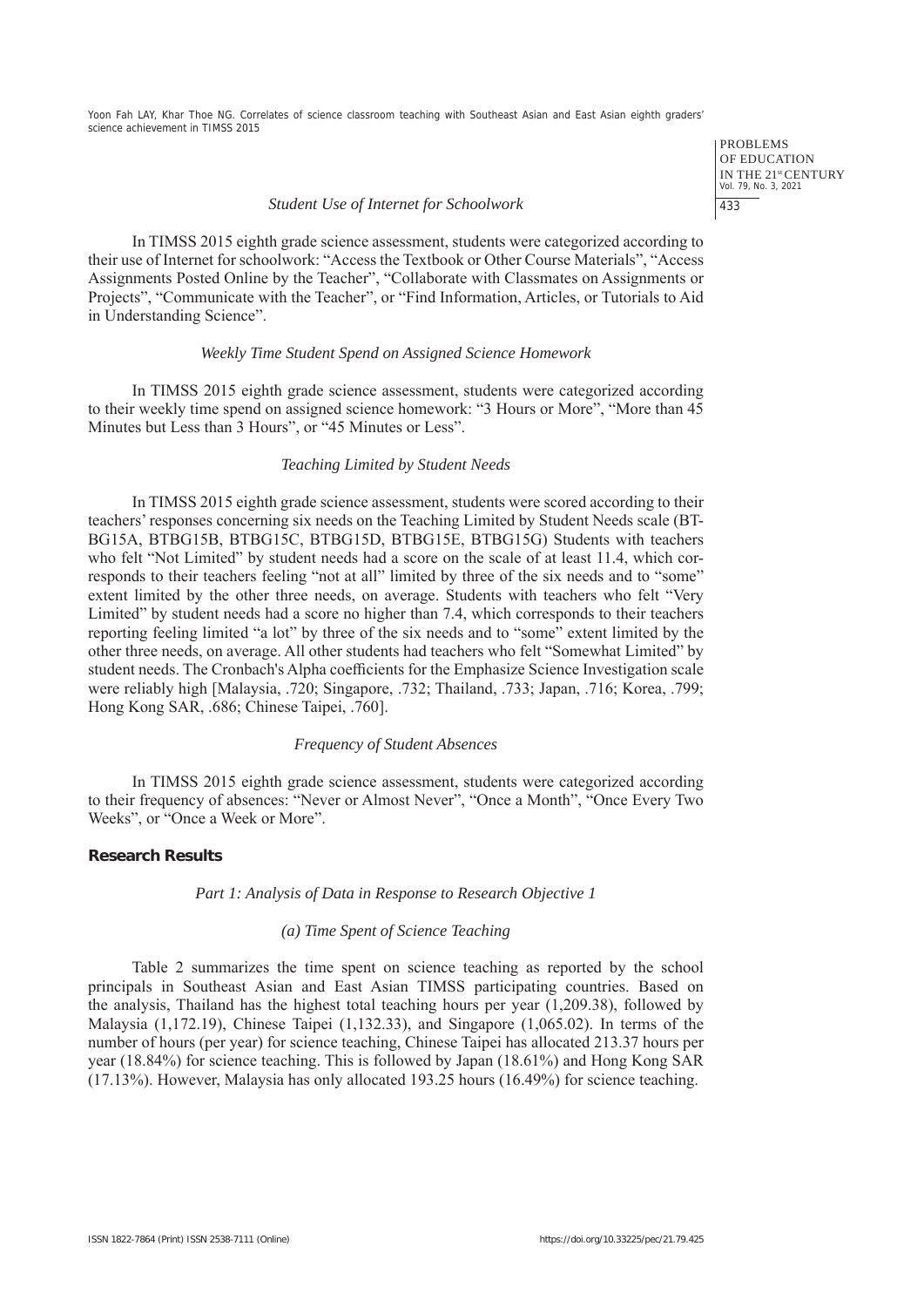#### PROBLEMS OF EDUCATION IN THE 21st CENTURY Vol. 79, No. 3, 2021 434

## **Table 2**

Time Spent on Science Teaching

| Country               | <b>Total teaching hours</b><br>per year | Hours per year for science<br>teaching | Percentage<br>$(\%)$ |
|-----------------------|-----------------------------------------|----------------------------------------|----------------------|
| Malaysia              | 1,172.19 (15.64)                        | 193.25 (5.62)                          | 16.49                |
| Singapore             | 1,065.02 (0.00)                         | 171.82 (2.20)                          | 16.13                |
| Thailand              | 1,209.38 (6.84)                         | 163.89 (2.56)                          | 13.55                |
| Japan                 | 1,036.18 (6.05)                         | 192.79 (2.19)                          | 18.61                |
| Korea                 | 946.60 (6.00)                           | 147.05 (3.33)                          | 15.53                |
| Hong Kong, SAR        | 995.31 (11.74)                          | 170.47 (4.19)                          | 17.13                |
| Chinese Taipei        | 1,132.33 (9.70)                         | 213.37(3.07)                           | 18.84                |
| International Average | 1,021(2.1)                              | 144(0.7)                               |                      |

*Note.* Reported by principals; standard errors appear in parentheses.

#### *(b) Percentages of Students Taught the TIMSS Science Topics*

Table 3 illustrates the percent of students taught the TIMSS science topics as reported by the teachers in Southeast Asian and East Asian TIMSS participating countries. Thailand has the highest percentage of students taught the TIMSS science topics (73%), followed by Singapore (68%), and Chinese Taipei (67%). Chinese Taipei has the highest percentage of students taught the Biology and Chemistry topics (89%, respectively). This is followed by Singapore (69%) and Thailand (67%) for Biology as well as Thailand (85%) and Singapore (78%) for Chemistry, respectively. Singapore has the highest (85) percentage of students taught the TIMSS Physic topics (85%), followed by Korea (76%), Japan (73%) as well as Malaysia and Hong Kong SAR with 72%, respectively. Earth Science topics was given the most emphasis by Thailand with 72% of the Thai students have been taught the Earth Science topics, followed by Korea (64%), and Japan (40%). However, there is only 5% of Taiwanese students taught the TIMSS Earth Science topics.

## **Table 3**

Students Taught the TIMSS Science Topics

|                          | Percent of students taught the TIMSS science topics |                       |                         |                       |                             |  |  |  |
|--------------------------|-----------------------------------------------------|-----------------------|-------------------------|-----------------------|-----------------------------|--|--|--|
| Country                  | All science<br>(22 topics)                          | Biology<br>(7 topics) | Chemistry<br>(6 topics) | Physics<br>(5 topics) | Earth science<br>(4 topics) |  |  |  |
| Malaysia                 | 61(1.5)                                             | 64(1.6)               | 64(1.8)                 | 72(1.7)               | 37(2.6)                     |  |  |  |
| Singapore                | 68(0.9)                                             | 69(1.4)               | 78 (1.3)                | 85 (1.0)              | 28(2.1)                     |  |  |  |
| Thailand                 | 73(1.1)                                             | 67(2.0)               | 85(1.5)                 | 69(1.5)               | 72(1.6)                     |  |  |  |
| Japan                    | 60(0.8)                                             | 56(1.2)               | 67(1.1)                 | 73(1.4)               | 40(1.7)                     |  |  |  |
| Korea                    | 60(1.0)                                             | 49 (1.6)              | 59(1.4)                 | 76(1.1)               | 64(1.5)                     |  |  |  |
| Hong Kong,<br><b>SAR</b> | 55(1.3)                                             | 64(2.2)               | 46(1.9)                 | 72(1.6)               | 34(3.1)                     |  |  |  |
| Chinese Taipei           | 67(1.0)                                             | 89(2.6)               | 89(0.7)                 | 61(1.1)               | 5(1.5)                      |  |  |  |
| Intern. Avg              | 73(0.2)                                             | 73 (0.2)              | 76(0.2)                 | 72(0.3)               | 68(0.3)                     |  |  |  |

*Note.* Reported by teachers; standard errors appear in parentheses.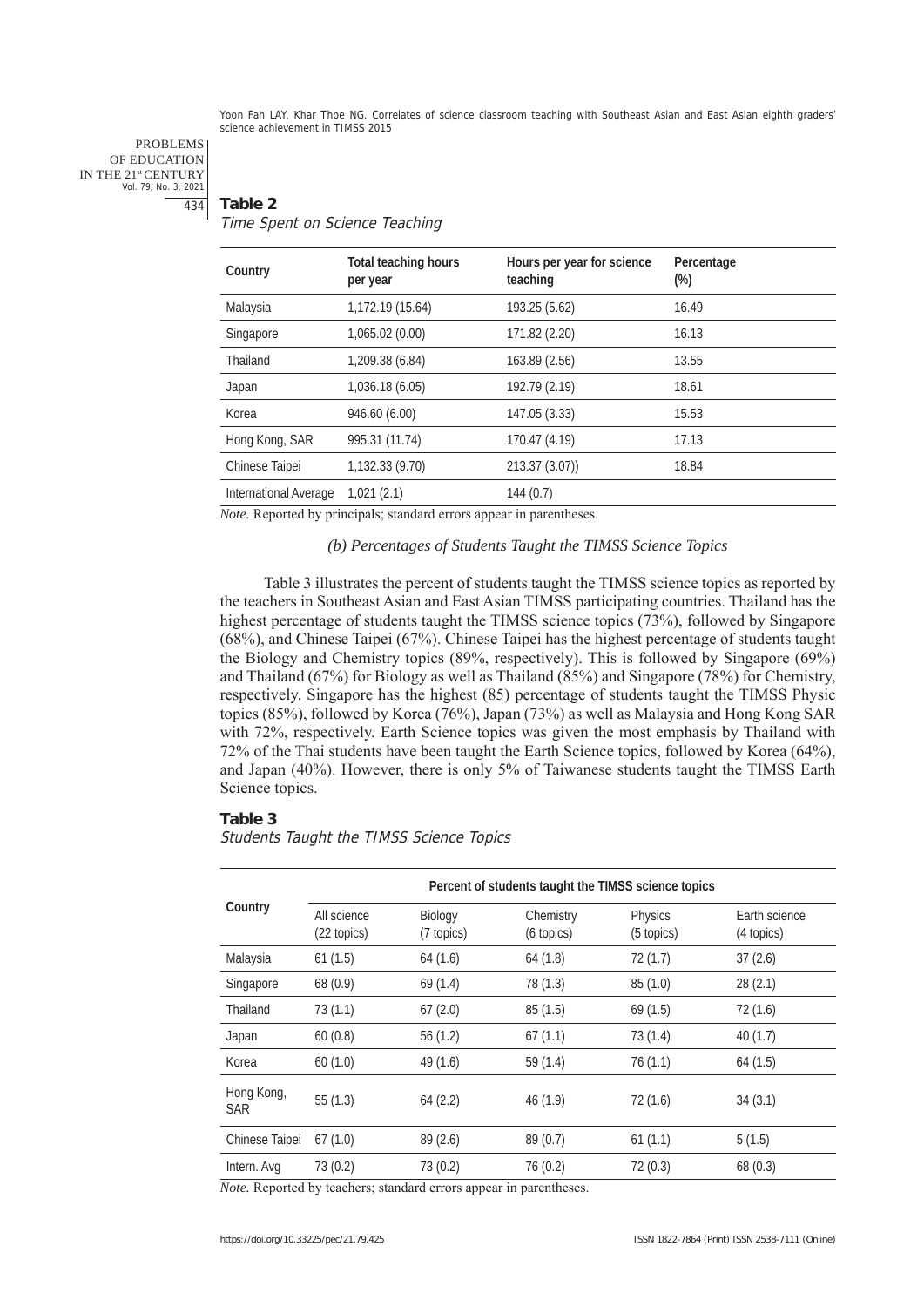#### *(c) Teachers Emphasize Science Experiment*

PROBLEMS OF EDUCATION IN THE 21st CENTURY Vol. 79, No. 3, 2021 435

Table 4 shows the descriptive statistics (weighted) with average scale scores for Southeast Asian teachers emphasizing science investigation as reported by science teachers.

Generally, Malaysia has the highest average scale score of 10.38, followed by Thailand (10.12), and Singapore (9.00) in emphasizing science investigation. Malaysia has the highest mean scores for 'observe natural phenomena and describe what they see' (*M* = 3.16), 'conduct experiment or investigation'  $(M = 2.92)$ , 'use evidence from experiments or investigations'  $(M = 2.91)$ , 'interpret data from experiments or investigations'  $(M = 2.79)$ , and 'watch me demonstrate an experiment or investigation' (*M* = 2.66).

Thailand has the highest mean scores for 'present data from experiments or investigations' (*M* = 2.80), 'design or plan experiments or investigations' (*M* = 2.73) and 'do field work outside the class'  $(M = 2.32)$ .

## **Table 4**

Descriptive Statistics (Weighted) with Average Scale Scores for Southeast Asian Teachers Emphasizing Science Investigation (Teachers' Reports)

|                                                              | <b>Statement</b>                                                          |             | Southeast Asian countries |            |           |             |           |
|--------------------------------------------------------------|---------------------------------------------------------------------------|-------------|---------------------------|------------|-----------|-------------|-----------|
| <b>Statement</b><br>code                                     |                                                                           |             | Malaysia                  |            | Singapore |             | Thailand  |
|                                                              |                                                                           | М           | <i>SD</i>                 | М          | <i>SD</i> | М           | <i>SD</i> |
| Teachers emphasize science investigation (teachers' reports) |                                                                           |             |                           |            |           |             |           |
| BTBS18B                                                      | Observe natural phenomena and describe what<br>they see                   | 3.16        | 0.75                      | 2.62       | 0.71      | 2.79        | 0.68      |
| BTBS18C                                                      | Watch me demonstrate an experiment or<br>investigation                    | 2.66        | 0.80                      | 2.47       | 0.64      | 2.48        | 0.70      |
| BTBS18D                                                      | Design or plan experiments or investigations                              | 2.61        | 0.78                      | 1.93       | 0.69      | 2.73        | 0.73      |
| BTBS18E                                                      | Conduct experiments or investigations                                     | 2.92        | 0.73                      | 2.37       | 0.58      | 2.82        | 0.72      |
| BTBS18F                                                      | Present data from experiments or investigations                           | 2.74        | 0.72                      | 2.16       | 0.62      | 2.80        | 0.72      |
| BTBS18G                                                      | Interpret data from experiments or investigations                         | 2.79        | 0.69                      | 2.27       | 0.63      | 2.77        | 0.72      |
| BTBS18H                                                      | Use evidence from experiments or investigations to<br>support conclusions | 2.91        | 0.74                      | 2.47       | 0.72      | 2.84        | 0.75      |
| BTBS18L                                                      | Do field work outside the class                                           | 2.06        | 0.76                      | 1.48       | 0.59      | 2.32        | 0.65      |
|                                                              | Average scale score                                                       | 10.38(0.16) |                           | 9.00(0.09) |           | 10.12(0.16) |           |

 $$ 

Table 5 shows the descriptive statistics (weighted) with average scale scores for East Asian teachers emphasizing science investigation as reported by science teachers.

Generally, Hong Kong SAR has the highest average scale score of 10.13, followed by Japan (9.88), Korea (9.35), and Chinese Taipei (8.93) in emphasizing science investigation.

Hong Kong SAR has the highest mean scores for 'conduct experiments or investigations'  $(M = 3.07)$ , 'use evidence from experiments or investigations'  $(M = 2.82)$ , 'interpret data from experiments or investigations'  $(M = 2.75)$ , 'observe natural phenomena and describe what they see'  $(M = 2.73)$ , 'watch me demonstrate an experiment or investigation'  $(M = 2.62)$ , and 'design or plan experiments or investigations' (*M* = 2.28).

On the other hand, Japan has the highest mean scores for 'observe natural phenomena and describe what they see'  $(M = 2.73)$ , and 'present data from experiments or investigations'  $(M = 2.68)$ . Korea has the highest mean score for 'do field work outside the class'  $(M = 10^{-10})$ 1.74), whereas Chinese Taipei has the highest mean score for 'design or plan experiments or investigations'  $(M = 2.28)$ .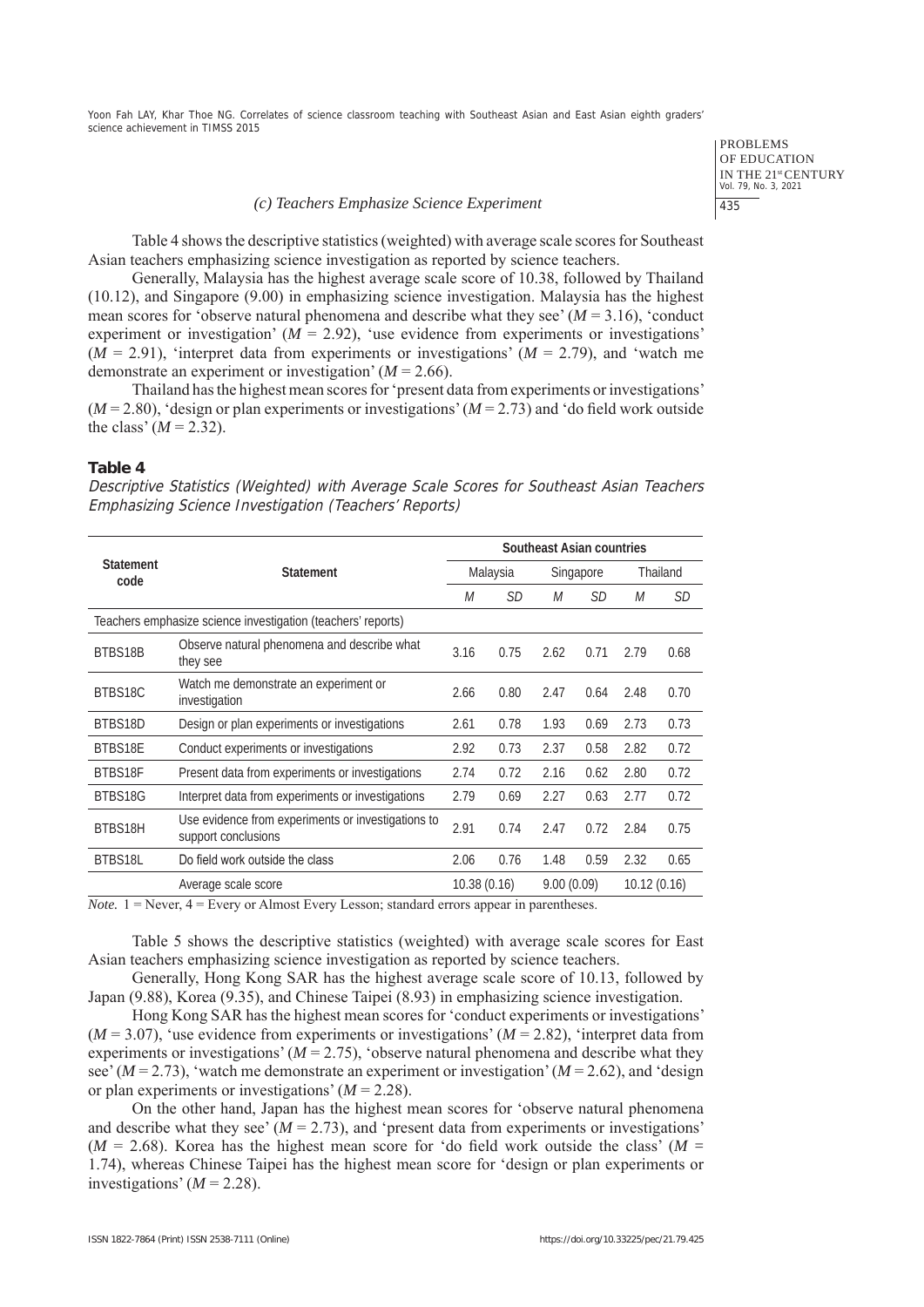PROBLEMS OF EDUCATION IN THE 21st CENTURY Vol. 79, No. 3, 2021 436

## **Table 5**

Descriptive Statistics (Weighted) with Average Scale Scores for East Asian Teachers Emphasizing Science Investigation (Teachers' Reports)

|                          |                                                                                                                                      | <b>East Asian countries</b> |           |            |       |      |                          |            |                   |
|--------------------------|--------------------------------------------------------------------------------------------------------------------------------------|-----------------------------|-----------|------------|-------|------|--------------------------|------------|-------------------|
| <b>Statement</b><br>code | <b>Statement</b>                                                                                                                     | Japan                       |           |            | Korea |      | Hong Kong,<br><b>SAR</b> |            | Chinese<br>Taipei |
|                          |                                                                                                                                      | М                           | <b>SD</b> | М          | SD    | М    | <i>SD</i>                | М          | SD                |
|                          | Teachers emphasize science investigation (teachers' reports)                                                                         |                             |           |            |       |      |                          |            |                   |
| BTBS18B                  | Observe natural phenomena and<br>describe what they see                                                                              | 2.73                        | 0.70      | 2.44       | 0.80  | 2.73 | 0.73                     | 2.67       | 0.78              |
| BTBS18C                  | Watch me demonstrate an experiment<br>or investigation                                                                               | 2.46                        | 0.68      | 2.54       | 0.66  | 2.62 | 0.65                     | 2.43       | 0.66              |
| BTBS18D                  | Design or plan experiments or<br>investigations                                                                                      | 2.10                        | 0.63      | 2.22       | 0.73  | 2.28 | 0.74                     | 2.28       | 0.71              |
| BTBS18E                  | Conduct experiments or investigations                                                                                                | 2.91                        | 0.69      | 2.35       | 0.67  | 3.07 | 0.74                     | 2.30       | 0.57              |
| BTBS18F                  | Present data from experiments or<br>investigations                                                                                   | 2.68                        | 0.69      | 2.49       | 0.70  | 2.65 | 0.77                     | 2.23       | 0.59              |
| BTBS18G                  | Interpret data from experiments or<br>investigations                                                                                 | 2.72                        | 0.68      | 2.59       | 0.75  | 2.75 | 0.74                     | 2.36       | 0.65              |
| BTBS18H                  | Use evidence from experiments or<br>investigations to support conclusions                                                            | 2.69                        | 0.72      | 2.65       | 0.80  | 2.82 | 0.75                     | 2.41       | 0.64              |
| BTBS18L                  | Do field work outside the class                                                                                                      | 1.50                        | 0.58      | 1.74       | 0.75  | 1.63 | 0.61                     | 1.59       | 0.65              |
|                          | Average scale score                                                                                                                  | 9.88(0.13)                  |           | 9.35(0.15) |       |      | 10.13(0.13)              | 8.93(0.14) |                   |
|                          | $N_{obs}$ , $1 = N_{system}$ , $A = E_{system}$ , on $\Lambda$ line ast Expans I, assampt atom dand any association in managetheorea |                             |           |            |       |      |                          |            |                   |

*Note.* 1 = Never, 4 = Every or Almost Every Lesson; standard errors appear in parentheses.

Table 6 shows the emphasis on science investigation reported by teachers. Malaysia has the highest average scale score of 10.38 followed by Hong Kong SAR (10.13), Thailand (10.12), Japan (9.88), Korea (9.35), Singapore (9.00), and Chinese Taipei (8.93).

Ironically, Singapore has the lowest percentage of students (7.65) in which teachers emphasize science investigation about half the lesson or more, with the highest average achievement of 617.24. However, Singapore has the highest percentage of students (92.35) in which teachers emphasize science investigation less than half the lesson, with the highest average achievement 594.94.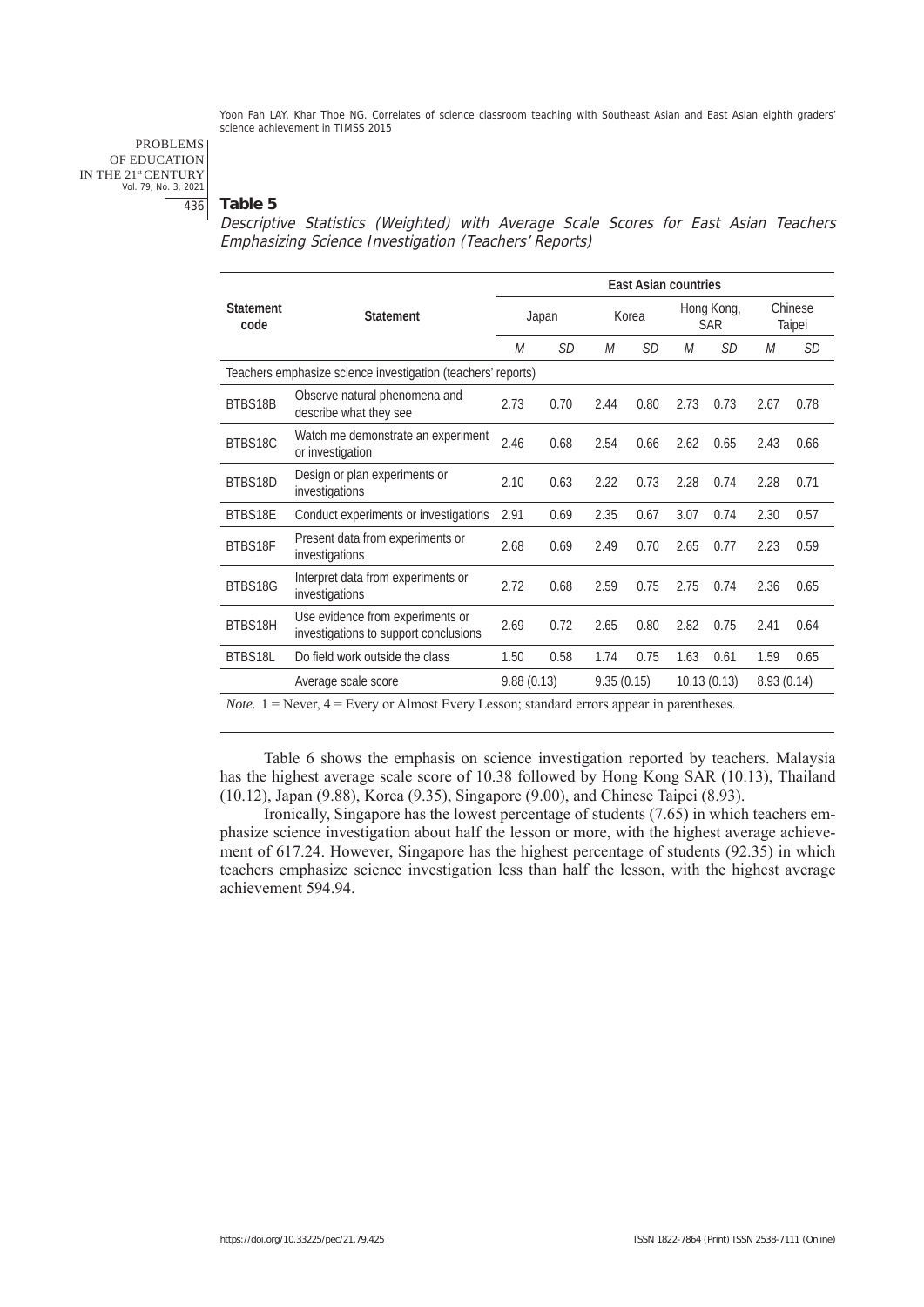> PROBLEMS OF EDUCATION IN THE 21<sup>st</sup> CENTURY<br>Vol. 79, No. 3, 2021 437

# **Table 6** Teachers Emphasize Science Investigation (Teachers' Reports)

|                          | About half the lesson or more |                        | Less than half the lesson     |                     |                        |  |
|--------------------------|-------------------------------|------------------------|-------------------------------|---------------------|------------------------|--|
| Country                  | Percent of<br>students        | Average<br>achievement | Percent of<br><b>Students</b> | Average achievement | Average<br>scale score |  |
| Malaysia                 | 30.05<br>(3.44)               | 477.63<br>(8.93)       | 69.95<br>(3.44)               | 464.94<br>(5.72)    | 10.38 (0.16)           |  |
| Singapore                | 7.65<br>(1.55)                | 617.24<br>(15.13)      | 92.35<br>(1.55)               | 594.94<br>(3.45)    | 9.00(0.09)             |  |
| Thailand                 | 30.95<br>(4.00)               | 469.10<br>(8.89)       | 69.05<br>(4.00)               | 449.91<br>(5.15)    | 10.12 (0.16)           |  |
| Japan                    | 17.85<br>(3.24)               | 567.38<br>(3.71)       | 82.15<br>(3.24)               | 571.78<br>(2.00)    | 9.88(0.13)             |  |
| Korea                    | 15.95<br>(2.67)               | 555.35<br>(3.31)       | 84.05<br>(2.67)               | 555.64<br>(2.45)    | 9.35(0.15)             |  |
| Hong Kong,<br><b>SAR</b> | 24.89<br>(3.56)               | 565.12<br>(6.58)       | 75.11<br>(3.56)               | 538.87<br>(5.00)    | 10.13(0.13)            |  |
| Chinese<br>Taipei        | 11.13<br>(2.55)               | 580.60<br>(6.26)       | 88.87<br>(2.55)               | 568.08<br>(2.31)    | 8.93 (0.14)            |  |
| Intern. Avg.             | 27(0.5)                       | 490 (1.3)              | 7.3(0.5)                      | 485 (0.7)           |                        |  |

*Note.* Reported by teachers; standard errors appear in parentheses.

## *(d) Resources for Conducting Science Experiments*

Table 7 illustrates the resources for conducting science experiments as reported by principals in Southeast Asian and East Asian TIMSS participating countries. Singapore and Hong Kong SAR (with average science achievement of 596.98 and 544.81, respectively) both reported 100% of students attended schools with science laboratories. This is followed by Japan (99.43%) and Korea (99.14%) with average science achievement of 571.04 and 555.68, respectively.

# **Table 7**

Resources for Conducting Science Experiments

|                | Schools have a science laboratory |                     |                           |                     |  |  |  |
|----------------|-----------------------------------|---------------------|---------------------------|---------------------|--|--|--|
| Country        |                                   | Yes                 | No                        |                     |  |  |  |
|                | Percent of<br>students            | Average achievement | Percent of<br>students    | Average achievement |  |  |  |
| Malaysia       | 98.70 (0.86)                      | 471.32 (4.21)       | 1.30(0.86)                | 432.63 (19.58)      |  |  |  |
| Singapore      | 100.00 (0.00)                     | 596.98 (3.18)       | $\tilde{}$                | $\tilde{}$          |  |  |  |
| Thailand       | 92.75 (1.91)                      | 456.90 (4.42)       | 7.25(1.91)                | 442.31 (11.03)      |  |  |  |
| Japan          | 99.43 (0.57)                      | 571.04 (1,81)       | .57(0.57)                 | 546.88 (4.57)       |  |  |  |
| Korea          | 99.14 (0.70)                      | 555.68 (2.24)       | .86(0.70)                 | 546.17 (12.11)      |  |  |  |
| Hong Kong, SAR | 100.00 (0.00)                     | 544.81 (4.16)       | $\widetilde{\phantom{m}}$ |                     |  |  |  |
| Chinese Taipei | 97.62 (1.03)                      | 570.81 (2.09)       | 2.38(1.03)                | 514.60 (27.35)      |  |  |  |
| Intern. Avg.   | 85(0.4)                           | 489(0.7)            | 15(0.4)                   | 450(2.0)            |  |  |  |

*Note.* Reported by principals; standard errors appear in parentheses;  $\sim$  insufficient data to report achievement.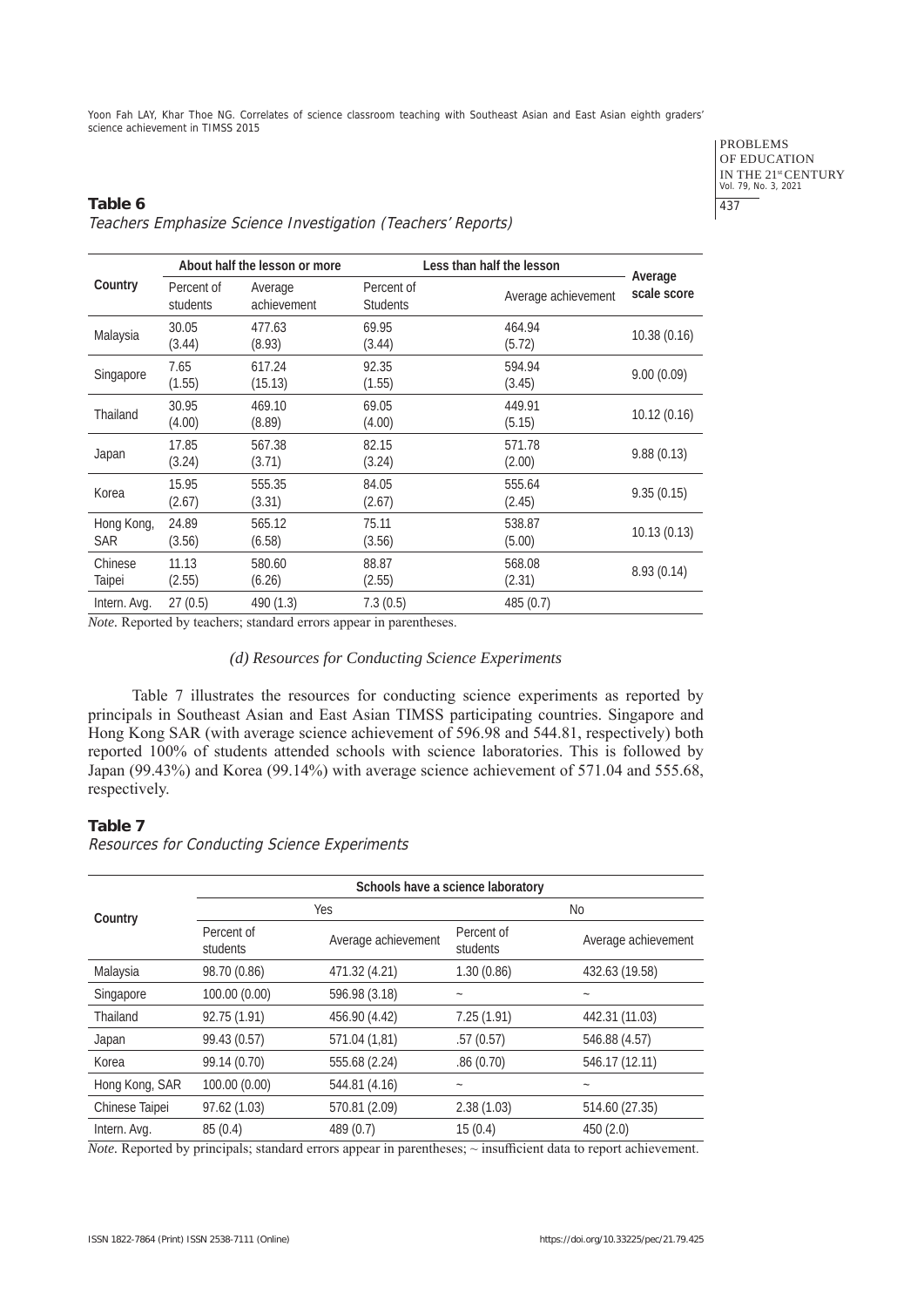PROBLEMS OF EDUCATION IN THE 21st CENTURY Vol. 79, No. 3, 2021 438

The analysis results in Table 8 reveals that Hong Kong SAR (98.37%) and Singapore (98.22%) have the highest percentage of students whose teachers have assistance available when students are conducting experiments. Eighth grade students' average science achievement were reported as 544.42 and 597.36, respectively. It is noteworthy that 62.48% and 50.54% of the Japanese and Korean eighth grade students whose teachers have no assistance available when students are conducting experiments, however, students' average science achievement were relatively high at 565.82 and 55.145, respectively.

## **Table 8**

## Resources for Conducting Science Experiments

|                |                     |                     | Teachers have assistance available when students are conducting experiments |                     |  |  |
|----------------|---------------------|---------------------|-----------------------------------------------------------------------------|---------------------|--|--|
| Country        |                     | Yes                 |                                                                             | No.                 |  |  |
|                | Percent of students | Average achievement | Percent of students                                                         | Average achievement |  |  |
| Malaysia       | 88.78 (2.88)        | 472.19 (4.39)       | 11.22 (2.88)                                                                | 459.99 (14.17)      |  |  |
| Singapore      | 98.22 (0.00)        | 597.36 (3.24)       | 1.78(0.00)                                                                  | 575.72 (21.27)      |  |  |
| Thailand       | 21.92 (3.27)        | 471.78 (10.77)      | 78.08 (3.27)                                                                | 451.37 (4.61)       |  |  |
| Japan          | 37.52 (3.94)        | 579.44 (3.96)       | 62.48 (3.94)                                                                | 565.82 (2.34)       |  |  |
| Korea          | 49.46 (3.76)        | 559.83 (2.92)       | 50.54 (3.76)                                                                | 551.45 (3.14)       |  |  |
| Hong Kong, SAR | 98.37 (1.17)        | 544.42 (4.18)       | 1.63(1.17)                                                                  | 543.37 (11.13)      |  |  |
| Chinese Taipei | 88.25 (2.32)        | 571.67 (2.40)       | 11.75 (2.32)                                                                | 553.61 (9.50)       |  |  |
| Intern. Avg.   | 58(0.5)             | 489 (1.1)           | 42(.5)                                                                      | 481 (1.5)           |  |  |

*Note.* Reported by principals; standard errors appear in parentheses.

#### *(e) Computer Activities during Science Lessons*

Table 9 summarizes the availability of computer for students to use in science lessons as reported by principals in the Southeast and East Asian TIMSS participating counties. As shown in Table 9, Japan (55.45%) and Singapore (51.83%) have the highest percentage of students with computer availability in science lessons. Eighth grade students' average science achievement were reported as 571.37 and 592.04, respectively. On the contrary, Malaysia (90.39%) has the highest percentage of students who responded 'No' on the availability of computer for them to use during science lessons with an average science achievement of 466.70.

## **Table 9**

#### Computer Activities during Science Lessons

| Country        | Computer available for students to use in science lessons |                     |                     |                     |  |  |  |
|----------------|-----------------------------------------------------------|---------------------|---------------------|---------------------|--|--|--|
|                | <b>Yes</b>                                                |                     | No.                 |                     |  |  |  |
|                | Percent of students                                       | Average achievement | Percent of students | Average achievement |  |  |  |
| Malaysia       | 9.61(1.80)                                                | 493.48 (8.74)       | 90.39 (1.80)        | 466.70 (4.85)       |  |  |  |
| Singapore      | 51.83 (2.32)                                              | 592.04 (4.94)       | 48.17 (2.32)        | 601.59 (4.40)       |  |  |  |
| Thailand       | 49.03 (4.12)                                              | 467.51 (6.36)       | 50.97 (4.12)        | 444.63 (5.82)       |  |  |  |
| Japan          | 55.45 (4.16)                                              | 571.37 (2.95)       | 44.55 (4.16)        | 570.35 (3.23)       |  |  |  |
| Korea          | 50.39 (3.92)                                              | 553.97 (3.26)       | 49.61 (3.92)        | 557.25 (2.71)       |  |  |  |
| Hong Kong, SAR | 21.27(3.61)                                               | 554.97 (8.88)       | 78.73 (3.61)        | 541.93 (4.64)       |  |  |  |
| Chinese Taipei | 44.21 (3.75)                                              | 573.86 (4.09)       | 55.79 (3.75)        | 566.00 (2.83)       |  |  |  |
| Intern. Avg.   | 42(0.5)                                                   | 493 (1.0)           |                     | 483 (0.8)           |  |  |  |

*Note.* Reported by principals; standard errors appear in parentheses.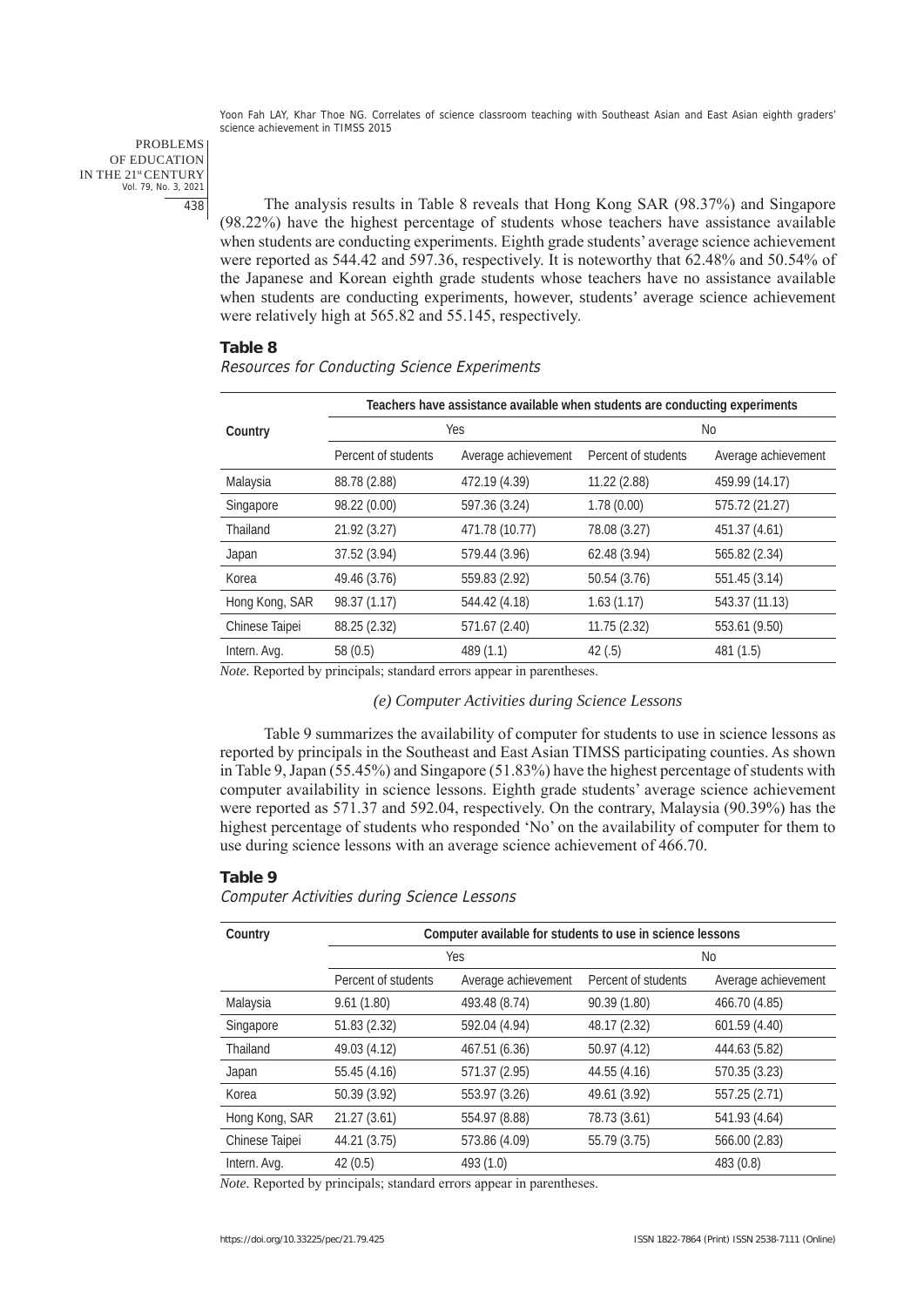#### PROBLEMS OF EDUCATION IN THE 21st CENTURY Vol. 79, No. 3, 2021 439

In terms of the computer activities during science lessons, Thailand has the highest percentage of students whose teachers have them use computers at least monthly 'to practice skills and procedures' (40%), 'to look up for ideas and information' (47%), 'to do scientific procedures and experiments' (42%), 'to study natural phenomena through simulations' (45%), and 'to process and analyze data' (40%). This is followed by Singapore: 'to practice skills and procedures' (31%), 'to look up for ideas and information' (41%), 'to do scientific procedures and experiments' (27%), 'to study natural phenomena through simulations' (34%), and 'to process and analyze data' (27%). On the contrary, Malaysia has the lowest percentage of students whose teachers have them use computers at least monthly 'to practice skills and procedures' (5%), 'to look up for ideas and information' (9%), 'to do scientific procedures and experiments' (3%), 'to study natural phenomena through simulations' (7%), and 'to process and analyze data' (4%).

## **Table 10**

**Country Percent of students whose teachers have them use computers at least monthly** To practice skills and procedures To look up ideas and information To do scientific procedures or experiments To study natural phenomena through simulations To process and analyze data Malaysia 5 (1.3) 9 (1.8) 3 (0.9) 7 (1.4) 4 (1.2) Singapore 31 (2.2) 41 (2.2) 27 (1.8) 34 (2.2) 27 (1.9) Thailand 40 (4.2) 47 (4.2) 42 (4.0) 45 (4.3) 40 (4.3) Japan 8 (2.1) 19 (3.2) 11 (2.4) 18 (3.1) 12 (2.2) Korea 25 (3.2) 30 (3.4) 28 (3.5) 28 (3.3) 26 (3.2) Hong Kong, 13 (3.1) 12 (2.9) 17 (3.4) 12 (3.1) 15 (3.1) 14 (2.8) Chinese Taipei 17 (2.7) 23 (3.0) 26 (3.4) 19 (2.8) 19 (2.6) Intern. Avg. 30 (0.5) 37 (0.5) 28 (0.5) 29 (0.5) 29 (0.5)

Computer Activities during Science Lessons

*Note.* Reported by teachers; standard errors appear in parentheses.

## *(f) Student Use of Internet for Schoolwork*

Table 11 shows the student use of Internet for schoolwork as reported by the eighthgrade students in Southeast Asian and East Asian TIMSS participating countries. The analysis of revealed that Thailand has the highest percentage of students who use Internet to 'access the textbooks or other course materials' (81.05%), 'collaborate with classmates on assignments or projects' (88.21%), and 'find information, articles, or tutorials to aid in understanding science' (75.51%). Singapore has the highest percentage of students who use Internet to 'access assignments posted online by the teacher' (90.10%) and 'communicate with the teacher' (49.37%). Unexpectedly, Japan has the lowest percentage of students who use Internet to 'access the textbooks or other course materials' (22.50%), 'access assignments posted online by the teacher' (15.86%), 'collaborate with classmates on assignments or projects' (28.45%), 'communicate with the teacher' (5.14%), and 'find information, articles, or tutorials to aid in understanding science' (32.06%).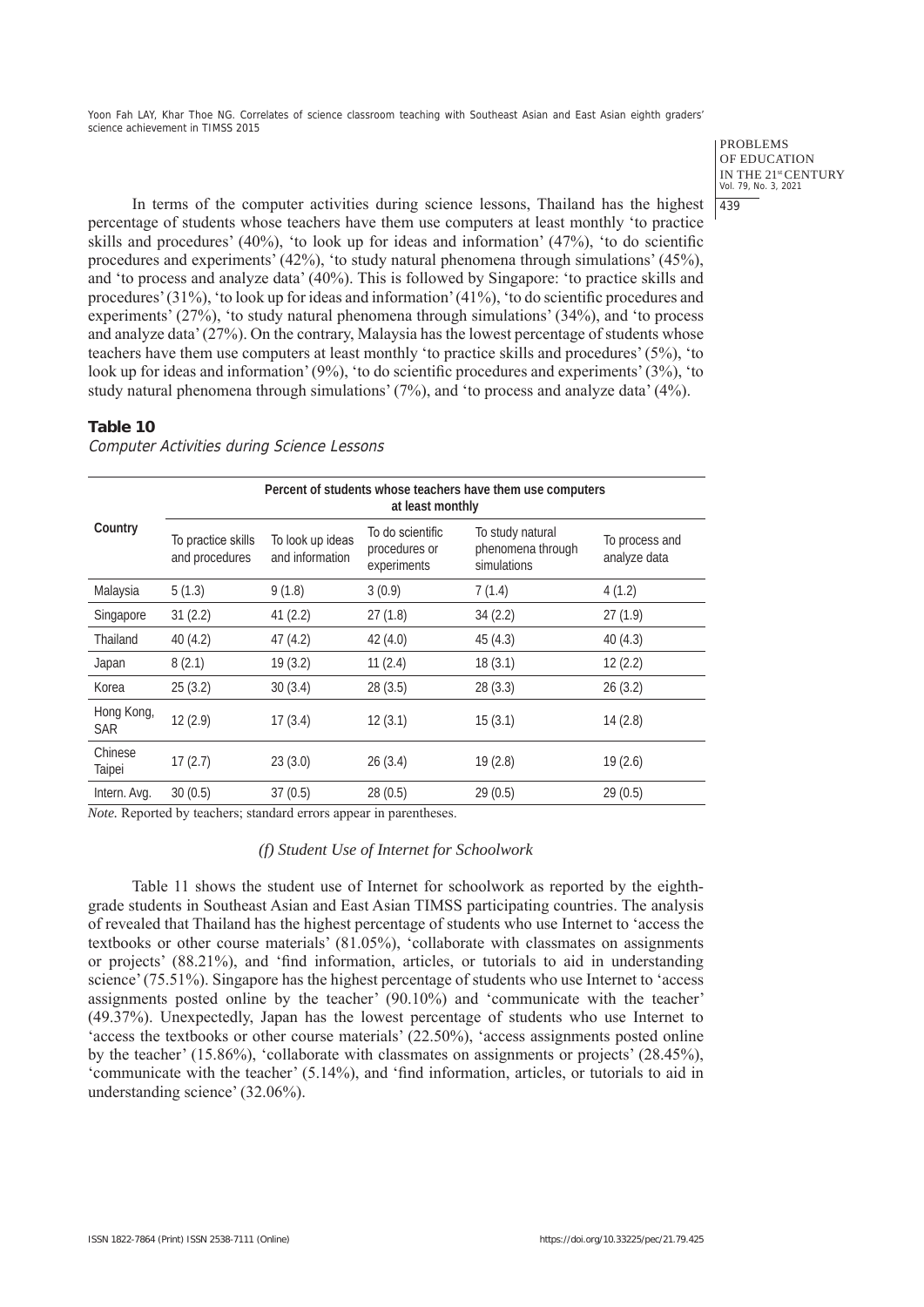PROBLEMS OF EDUCATION IN THE 21st CENTURY Vol. 79, No. 3, 2021 440

## **Table 11**

Student Use of Internet for Schoolwork

|                              | Percent of students who use Internet to do the following tasks |                                                          |                                                                 |                                 |                                                                                   |  |  |  |
|------------------------------|----------------------------------------------------------------|----------------------------------------------------------|-----------------------------------------------------------------|---------------------------------|-----------------------------------------------------------------------------------|--|--|--|
| Country                      | Access the<br>textbooks or<br>other course<br>materials        | Access<br>assignments<br>posted online by<br>the teacher | Collaborate with<br>classmates on<br>assignments or<br>projects | Communicate<br>with the teacher | Find information,<br>articles, or tutorials to<br>aid in understanding<br>science |  |  |  |
| Malaysia                     | 60.00                                                          | 27.31                                                    | 79.61                                                           | 45.20                           | 72.51                                                                             |  |  |  |
|                              | (1.14)                                                         | (1.06)                                                   | (0.98)                                                          | (1.21)                          | (1.21)                                                                            |  |  |  |
| Singapore                    | 56.67                                                          | 90.10                                                    | 84.36                                                           | 49.37                           | 71.39                                                                             |  |  |  |
|                              | (0.72)                                                         | (0.52)                                                   | (0.66)                                                          | (0.64)                          | (0.73)                                                                            |  |  |  |
| Thailand                     | 81.05                                                          | 56.12                                                    | 88.21                                                           | 46.50                           | 75.51                                                                             |  |  |  |
|                              | (0.95)                                                         | (1.66)                                                   | (0.72)                                                          | (1.47)                          | (0.92)                                                                            |  |  |  |
| Japan                        | 22.50                                                          | 15.86                                                    | 28.45                                                           | 5.14                            | 32.06                                                                             |  |  |  |
|                              | (0.84)                                                         | (0.88)                                                   | (0.99)                                                          | (0.46)                          | (0.84)                                                                            |  |  |  |
| Korea                        | 50.77                                                          | 43.40                                                    | 68.55                                                           | 12.82                           | 49.20                                                                             |  |  |  |
|                              | (1.02)                                                         | (1.26)                                                   | (1.07)                                                          | (0.67)                          | (0.93)                                                                            |  |  |  |
| Hong Kong,                   | 51.00                                                          | 63.54                                                    | 76.43                                                           | 32.82                           | 64.65                                                                             |  |  |  |
| <b>SAR</b>                   | (1.32)                                                         | (1.88)                                                   | (1.31)                                                          | (1.19)                          | (1.12)                                                                            |  |  |  |
| Chinese                      | 73.65                                                          | 49.77                                                    | 71.67                                                           | 28.34                           | 45.80                                                                             |  |  |  |
| Taipei                       | (0.87)                                                         | (1.14)                                                   | (0.99)                                                          | (1.00)                          | (0.84)                                                                            |  |  |  |
| Intern. Avg.<br>$\mathbf{r}$ | 56(0.2)<br>11                                                  | 53(0.2)<br>$1 \quad 1$                                   | 69(0.2)                                                         | 36(0.2)                         | 61(0.2)                                                                           |  |  |  |

*Note.* Reported by students; standard errors appear in parentheses.

# *(g) Weekly Time Student Spend on Assigned Science Homework*

Table 12 summarizes the weekly time spent by students on assigned science homework. As illustrated in Table 12, Thailand (11.40%) and Malaysia (11.28%) have the highest percentage of students who spent three hours or more on assigned science homework with average science achievement of 462.80 and 468.20, respectively. 51.97% of the Singaporean students spent more than 45 minutes but less than 3 hours on assigned science homework with an average science achievement of 609.32. This is followed by Thailand (48.08%) and Malaysia (47.18%). On the contrary, East Asian eighth grade students spent less weekly time on assigned science homework. For instance, 91.26% of the Korean students and 84.21% of the Japanese students spent 45 minutes or less on assigned science homework with average science achievement of 556.84 and 576.36, respectively.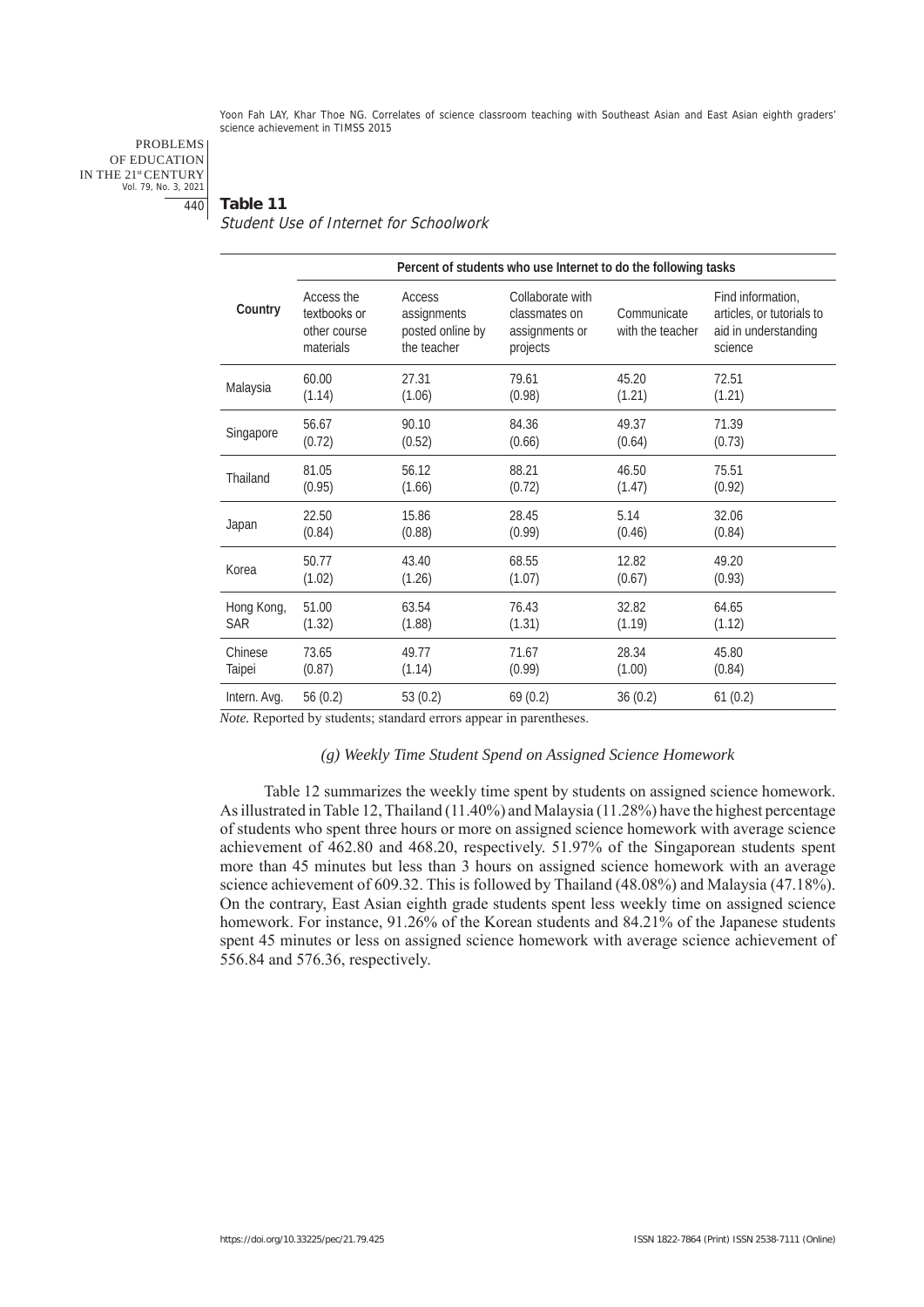# PROBLEMS OF EDUCATION IN THE 21<sup>st</sup> CENTURY<br>Vol. 79, No. 3, 2021 441

# **Table 12** Weekly Time Student Spend on Assigned Science Homework

|              | 3 hours or more |             |            | More than 45 minutes but less<br>than 3 hours | 45 minutes or less |             |  |
|--------------|-----------------|-------------|------------|-----------------------------------------------|--------------------|-------------|--|
| Country      | Percent of      | Average     | Percent of | Average                                       | Percent of         | Average     |  |
|              | students        | achievement | students   | achievement                                   | students           | achievement |  |
| Malaysia     | 11.28           | 468.20      | 47.18      | 486.42                                        | 41.54              | 463.37      |  |
|              | (0.55)          | (4.85)      | (0.95)     | (3.70)                                        | (0.99)             | (5.37)      |  |
| Singapore    | 9.35            | 606.39      | 51.97      | 609.32                                        | 38.69              | 578.82      |  |
|              | (0.51)          | (3.80)      | (0.91)     | (2.60)                                        | (1.17)             | (4.86)      |  |
| Thailand     | 11.40           | 462.80      | 48.08      | 464.70                                        | 40.52              | 445.89      |  |
|              | (0.77)          | (5.82)      | (1.04)     | (4.31)                                        | (1.22)             | (4.85)      |  |
| Japan        | 1.03            | 538.80      | 14.77      | 560.50                                        | 84.21              | 576.36      |  |
|              | (0.14)          | (11.92)     | (1.41)     | (3.93)                                        | (1.45)             | (1.97)      |  |
| Korea        | 0.89            | 521.32      | 7.85       | 546.44                                        | 91.26              | 556.84      |  |
|              | (0.16)          | (13.32)     | (0.71)     | (5.42)                                        | (0.79)             | (2.31)      |  |
| Hong Kong,   | 3.76            | 533.10      | 33.95      | 549.10                                        | 62.29              | 545.57      |  |
| SAR          | (0.40)          | (7.36)      | (1.29)     | (3.44)                                        | (1.43)             | (4.63)      |  |
| Chinese      | 6.06            | 582.14      | 36.38      | 584.46                                        | 57.55              | 559.36      |  |
| Taipei       | (0.49)          | (6.17)      | (1.17)     | (2.81)                                        | (1.36)             | (2.23)      |  |
| Intern. Avg. | 5(0.1)          | 466 (1.5)   | 28(0.2)    | 491 (0.9)                                     | 67(0.2)            | 485 (0.7)   |  |

*Note.* Reported by students; standard errors appear in parentheses.

# *(h) Teaching Limited by Student Needs*

Table 13 summarizes science teaching limited by student needs as reported by teachers in the Southeast Asian TIMSS participating countries. As shown in Table 13, Singapore has the highest average scale scores (10.99) for teaching limited by student needs. This is followed by Thailand (10.01) and Malaysia (9.77). Malaysian teachers' teachings were limited by 'students lacking prerequisite knowledge and skills'  $(M = 1.69)$ , 'uninterested students'  $(M = 1.92)$ , 'disruptive students' ( $M = 1.98$ ), and 'students suffering from lack of basic nutrition' ( $M =$ 2.61). Thai teachers' teachings were limited by 'students suffering from not enough sleep' (*M* = 2.20) and 'students with mental, emotional, or psychological disabilities' (*M* = 2.42).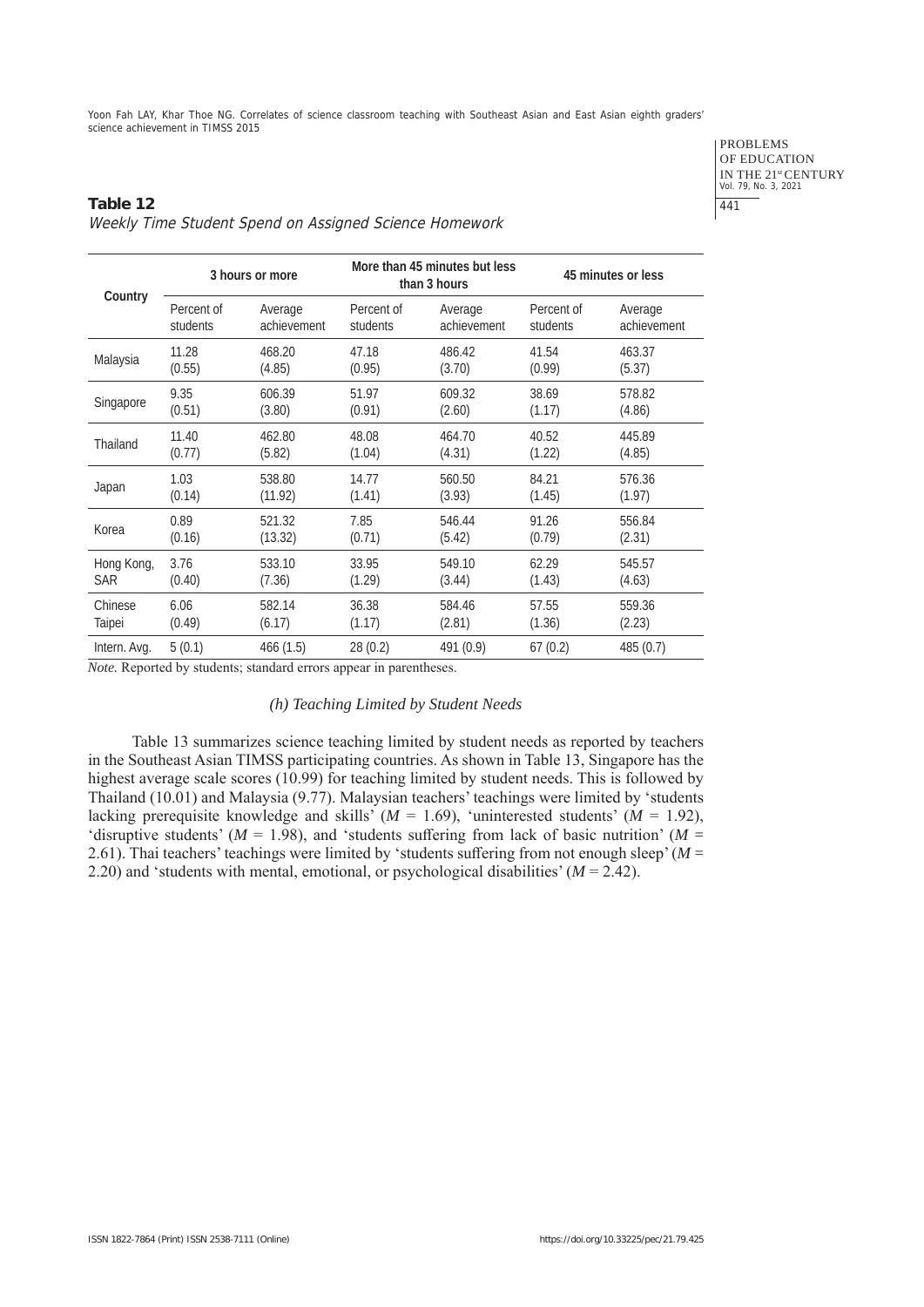PROBLEMS OF EDUCATION IN THE 21st CENTURY Vol. 79, No. 3, 2021 442

## **Table 13**

Descriptive Statistics (Weighted) with Average Scale Scores for Teaching Limited by Student Needs in Southeast Asian Countries (Teachers' Reports)

|                                                                               | <b>Statement</b>                                                  |                           | Southeast Asian countries |             |           |      |          |  |  |
|-------------------------------------------------------------------------------|-------------------------------------------------------------------|---------------------------|---------------------------|-------------|-----------|------|----------|--|--|
| <b>Statement</b><br>code                                                      |                                                                   |                           | Malaysia                  |             | Singapore |      | Thailand |  |  |
|                                                                               |                                                                   | М                         | <i>SD</i>                 | М           | <i>SD</i> | М    | SD       |  |  |
| Teaching limited by student needs (teachers' reports)                         |                                                                   |                           |                           |             |           |      |          |  |  |
| In your view, to what extent do the following limit how you teach this class? |                                                                   |                           |                           |             |           |      |          |  |  |
| BTBG15A                                                                       | Students lacking prerequisite knowledge or skills                 | 1.69                      | 0.60                      | 2.13        | 0.53      | 1.84 | 0.47     |  |  |
| BTBG15B                                                                       | Students suffering from lack of basic nutrition                   | 2.61                      | 0.54                      | 2.85        | 0.36      | 2.64 | 0.51     |  |  |
| BTBG15C                                                                       | Students suffering from not enough sleep                          | 2.24                      | 0.64                      | 2.28        | 0.59      | 2.20 | 0.54     |  |  |
| BTBG15D                                                                       | Discruptive students                                              | 1.98                      | 0.61                      | 2.17        | 0.58      | 2.11 | 0.56     |  |  |
| BTBG15E                                                                       | Uninterested students                                             | 1.92                      | 0.61                      | 2.12        | 0.51      | 1.93 | 0.48     |  |  |
| BTBG15G                                                                       | Students with mental, emotional, or psychological<br>disabilities |                           | 0.46                      | 2.57        | 0.52      | 2.42 | 0.56     |  |  |
|                                                                               | Average scale score                                               | 9.77(0.11)<br>10.99(0.09) |                           | 10.01(0.12) |           |      |          |  |  |

*Note.*  $1 = A$  lot,  $3 = Not$  at all [higher average scale score indicates teaching not limited by student needs]; standard errors appear in parentheses.

Table 14 illustrates science teaching limited by student needs as reported by teachers in East Asian countries. As illustrated in Table 14, Japan has the highest average scale scores (12.50) for teaching limited by student needs. This is followed by Hong Kong SAR (10.58), Chinese Taipei (9.95), and Korea (9.78). Korean teachers' teachings were limited by 'disruptive students'  $(M = 1.73)$ , 'uninterested students'  $(M = 1.82)$ , and 'students with mental, emotional, or psychological disabilities'  $(M = 2.20)$ . Taiwanese teachers' teachings were limited by 'students lacking prerequisite knowledge and skills' (*M* = 1.89) and 'students suffering from lack of basic nutrition' ( $M = 2.58$ ). Teachers' teachings were limited by 'students suffering from not enough sleep'  $(M = 2.01)$  in Hong Kong SAR.

## **Table 14**

Descriptive Statistics (Weighted) with Average Scale Scores for Teaching Limited by Student Needs in East Asian Countries (Teachers' Reports)

|                                                                                                                                                                  |                                                                               | <b>East Asian countries</b> |             |            |           |                |      |                |      |
|------------------------------------------------------------------------------------------------------------------------------------------------------------------|-------------------------------------------------------------------------------|-----------------------------|-------------|------------|-----------|----------------|------|----------------|------|
| <b>Statement</b><br>code                                                                                                                                         | <b>Statement</b>                                                              | Japan                       |             | Korea      |           | Hong Kong, SAR |      | Chinese Taipei |      |
|                                                                                                                                                                  |                                                                               |                             | SD          | М          | SD        | М              | SD   | М              | SD   |
|                                                                                                                                                                  | Teaching limited by student needs (teachers' reports)                         |                             |             |            |           |                |      |                |      |
|                                                                                                                                                                  | In your view, to what extent do the following limit how you teach this class? |                             |             |            |           |                |      |                |      |
| BTBG15A                                                                                                                                                          | Students lacking prerequisite knowledge<br>or skills                          | 2.26                        | 0.63        | 2.14       | 0.63      | 1.99           | 0.56 | 1.89           | 0.62 |
| BTBG15B                                                                                                                                                          | Students suffering from lack of basic<br>nutrition                            | 2.99                        | 0.11        | 2.68       | 0.51      | 2.79           | 0.47 | 2.58           | 0.58 |
| BTBG15C                                                                                                                                                          | Students suffering from not enough sleep                                      | 2.52                        | 0.51        | 2.04       | 0.57      | 2.01           | 0.60 | 2.15           | 0.61 |
| BTBG15D                                                                                                                                                          | Discruptive students                                                          | 2.76                        | 0.44        | 1.73       | 0.66      | 2.34           | 0.58 | 2.14           | 0.73 |
| BTBG15E                                                                                                                                                          | Uninterested students                                                         | 2.42                        | 0.55        | 1.82       | 0.59      | 2.07           | 0.46 | 1.83           | 0.63 |
| BTBG15G                                                                                                                                                          | Students with mental, emotional, or<br>psychological disabilities             | 2.78                        | 0.43        | 2.20       | 0.68 2.47 |                | 0.59 | 2.54           | 0.64 |
|                                                                                                                                                                  | Average scale score                                                           |                             | 12.50(0.15) | 9.78(0.17) |           | 10.58(0.17)    |      | 9.95(0.15)     |      |
| $M_{\rm BH}$ , $A = \Lambda$ and $A = \Lambda$ and $A = \Pi$ and the contract of the contract indicate the distribution of the contract of the contract of $A$ . |                                                                               |                             |             |            |           |                |      |                |      |

*Note.*  $1 = A$  lot,  $3 = Not$  at all [higher average scale score indicates teaching <u>not</u> limited by student needs]; standard errors appear in parentheses.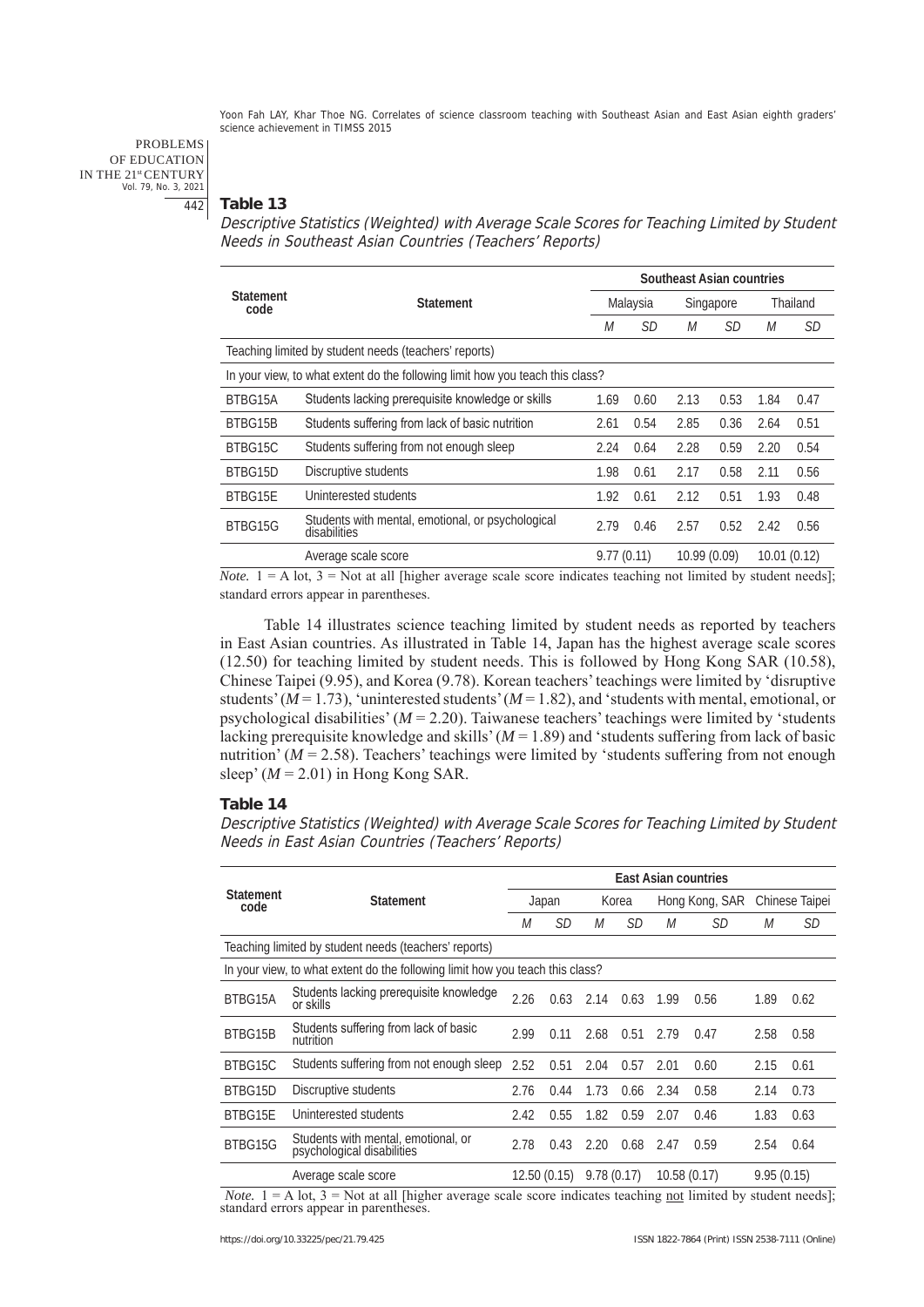> PROBLEMS OF EDUCATION IN THE 21st CENTURY Vol. 79, No. 3, 2021 443

Table 15 illustrates science teaching limited by student needs as reported by teachers in Southeast Asian and East Asian TIMSS participating countries. As shown in Table 15, Japan (76.09%) has the highest percentage of students whose teachers' teaching were not limited by student needs with an average science achievement of 575.07. This is followed by Singapore (44.41%) and Hong Kong SAR (38.28%) with average science achievement of 628.95 and 564.94, respectively. On the contrary, Korea (13.52%) has the highest percentage of students whose teachers' teaching were limited by student needs with an average science achievement of 548.22. This is followed by Chinese Taipei (10.17%) and Malaysia (7.54%) with average science achievement of 547.03 and 414.34, respectively.

## **Table 15**

Teaching Limited by Student Needs

|              | Not limited     |                  |                 | Somewhat limited | Very limited       | Avg.        |                 |  |
|--------------|-----------------|------------------|-----------------|------------------|--------------------|-------------|-----------------|--|
| Country      | Percent of      | Average          | Percent of      | Average          | Percent of         | Average     | scale           |  |
|              | students        | achievement      | students        | achievement      | students           | achievement | score           |  |
| Malaysia     | 20.10           | 521.51           | 72.37           | 459.76           | 7.54               | 414.34      | 9.77            |  |
|              | (2.57)          | (7.05)           | (2.97)          | (5.50)           | (2.08)             | (21.64)     | (0.11)          |  |
| Singapore    | 44.41           | 628.95           | 54.61           | 572.24           | 0.98               | 504.07      | 10.99           |  |
|              | (2.65)          | (4.07)           | (2.64)          | (5.78)           | (0.50)             | (48.25)     | (0.09)          |  |
| Thailand     | 20.86           | 484.93           | 73.70           | 449.99           | 5.44               | 423.62      | 10.01           |  |
|              | (3.08)          | (7.96)           | (2.89)          | (5.05)           | (1.79)             | (16.99)     | (0.12)          |  |
| Japan        | 76.09<br>(3.40) | 575.07<br>(2.09) | 23.91<br>(3.40) | 558.04<br>(2.98) | $\Omega$<br>(0.00) |             | 12.50<br>(0.15) |  |
| Korea        | 22.13           | 560.55           | 64.35           | 555.28           | 13.52              | 548.22      | 9.78            |  |
|              | (3.62)          | (5.22)           | (3.72)          | (2.51)           | (2.53)             | (4.00)      | (0.17)          |  |
| Hong Kong,   | 38.28           | 564.94           | 57.63           | 533.15           | 4.10               | 530.71      | 10.58           |  |
| <b>SAR</b>   | (5.00)          | (5.46)           | (4.93)          | (5.28)           | (1.73)             | (31.35)     | (0.17)          |  |
| Chinese      | 29.60           | 592.80           | 60.23           | 561.80           | 10.17              | 547.03      | 9.95            |  |
| Taipei       | (3.45)          | (4.73)           | (3.83)          | (2.73)           | (2.32)             | (7.28)      | (0.15)          |  |
| Intern. Avg. | 28 (0.5)        | 511(1.4)         | 62(0.5)         | 480 (0.7)        | 10(0.3)            | 454 (2.2)   |                 |  |

*Note.* Reported by teachers; standard errors appear in parentheses;  $\sim$  insufficient data to report achievement.

#### *(i) Frequency of Student Absences*

Table 16 summarizes frequency of student absences as reported by students in Southeast Asian and East Asian TIMSS participating countries. As shown in Table 6, Malaysia (17.54) has the highest percentage of students who absent once a week or more with an average science achievement of 420.04. This is followed by Thailand (9.07%) with an average science achievement of 394.85.

Malaysia also shows the highest percentage of students who absent once every two weeks (11.40%) and once a month (26.46%) with average science achievement of 445.22 and 473.50, respectively. This is followed by Thailand (6.32% and 13.46%) with average science achievement of 420.69 and 435.90, respectively. On the contrary, East Asian countries show lesser frequency of student absences. Korea (96.36%) and Japan (87.19%) have the highest percentage of students who have never or almost never absent with average science achievement of 558.35 and 575.36, respectively.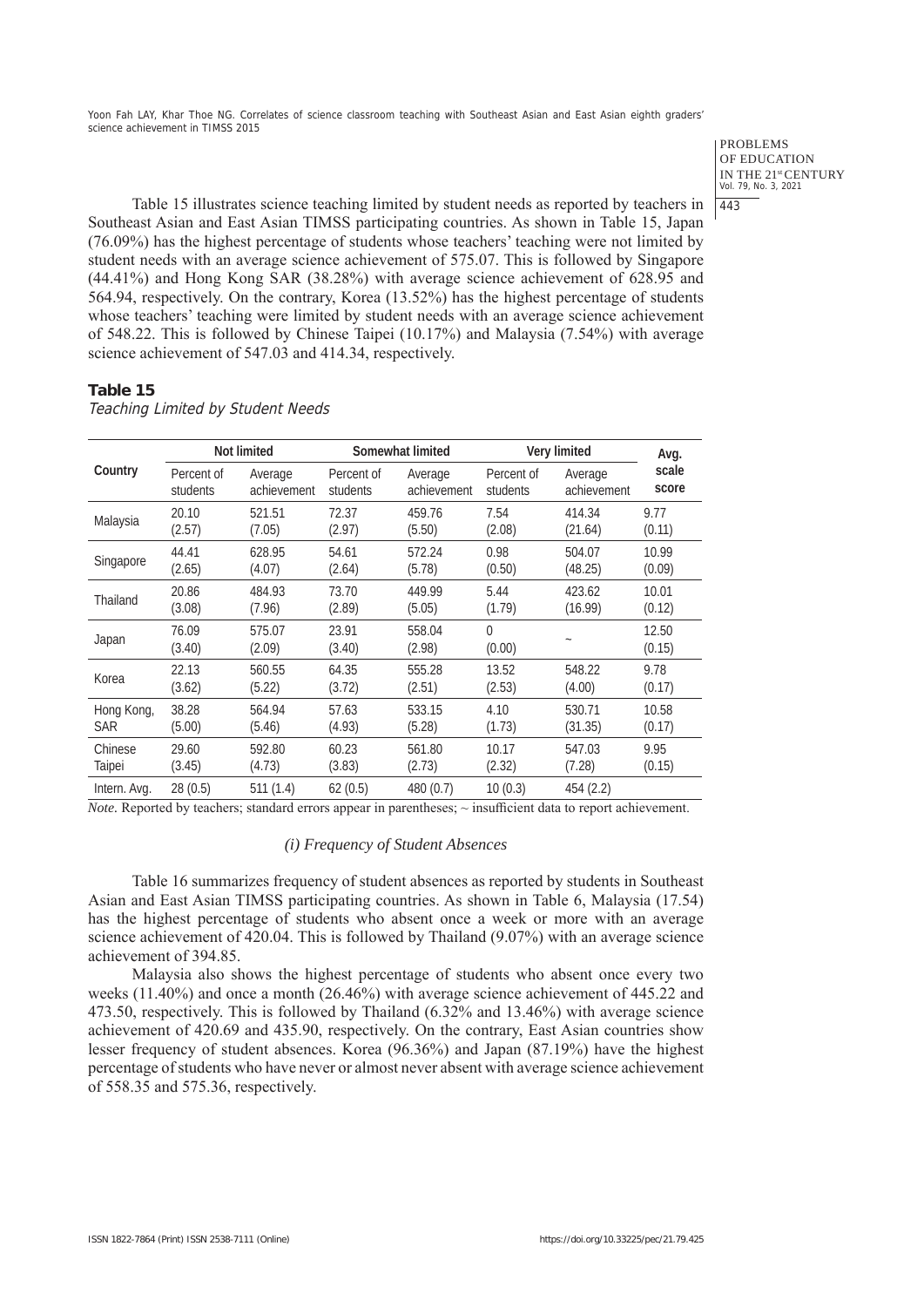PROBLEMS OF EDUCATION IN THE 21st CENTURY Vol. 79, No. 3, 2021 444

#### **Table 16**

## Frequency of Student Absences – Students' Reports

|                             | Once a week or more    |                        | Once every two weeks   |                        |                           | Once a month           | Never or almost never  |                        |
|-----------------------------|------------------------|------------------------|------------------------|------------------------|---------------------------|------------------------|------------------------|------------------------|
| Country                     | Percent of<br>students | Average<br>achievement | Percent of<br>students | Average<br>achievement | Percent<br>Οf<br>students | Average<br>achievement | Percent of<br>students | Average<br>achievement |
| Malaysia                    | 17.54                  | 420.04                 | 11.40                  | 445.22                 | 26.46                     | 473.50                 | 44.59                  | 497.76                 |
|                             | (0.79)                 | (5.56)                 | (0.56)                 | (6.30)                 | (0.64)                    | (4.77)                 | (1.24)                 | (4.00)                 |
| Singapore                   | 3.03                   | 471.50                 | 2.74                   | 517.70                 | 11.93                     | 568.04                 | 82.31                  | 608.52                 |
|                             | (0.28)                 | (10.00)                | (0.25)                 | (8.90)                 | (0.50)                    | (5.31)                 | (0.70)                 | (2.75)                 |
| Thailand                    | 9.07                   | 394.85                 | 6.32                   | 420.69                 | 13.46                     | 435.90                 | 71.14                  | 470.65                 |
|                             | (0.64)                 | (5.31)                 | (0.38)                 | (6.12)                 | (0.58)                    | (5.10)                 | (1.04)                 | (4.39)                 |
| Japan                       | 1.98                   | 511.74                 | 3.07                   | 526.43                 | 7.76                      | 557.81                 | 87.19                  | 575.36                 |
|                             | (0.21)                 | (10.84)                | (0.32)                 | (9.19)                 | (0.48)                    | (3.98)                 | (0.60)                 | (1.77)                 |
| Korea                       | .47                    | 453.97                 | 0.66                   | 497.87                 | 2.52                      | 486.49                 | 96.36                  | 558.35                 |
|                             | (0.11)                 | (21.11)                | (0.13)                 | (20.44)                | (0.24)                    | (8.74)                 | (0.32)                 | (2.22)                 |
| Hong<br>Kong,<br><b>SAR</b> | 1.71<br>(0.28)         | 450.42<br>(13.26)      | 2.36<br>(0.30)         | 513.11<br>(10.60)      | 9.26<br>(0.50)            | 538.40<br>(4.53)       | 86.68<br>(0.80)        | 549.54<br>(3.84)       |
| Chinese                     | 1.62                   | 468.82                 | 1.27                   | 503.37                 | 7.79                      | 550.91                 | 89.32                  | 574.08                 |
| Taipei                      | (0.19)                 | (11.47)                | (0.17)                 | (15.61)                | (0.45)                    | (5.91)                 | (0.55)                 | (1.90)                 |
| Intern.<br>Avg.             | 61(0.2)                | 502(0.6)               | 23(0.1)                | 477(0.7)               | 8(0.1)                    | 447(1.1)               | 8(0.1)                 | 407(1.3)               |

*Note.* Reported by students; standard errors appear in parentheses.

## *Part 2: Interpretation of Data in Response to Research Objective 2*

The followings are summaries of some key findings that may be considered for policy recommendations to the Malaysian Ministry of Education to boost Grade 8 students' science performance in the forthcoming TIMSS assessments.:

- i. Malaysia has the second highest total teaching hours per year (1,172.19). However, in terms of the number of hours per year for science teaching, Malaysia has only allocated 193.25 hours (16.49%) for science teaching as compared to TIMSS top performing countries such as Chinese Taipei (18.84%), Japan (18.61%), and Hong Kong SAR (17.13%). Hence, more hours should be allocated for science teaching to ensure higher percentage of students taught the TIMSS science topics.
- ii. TIMSS top performing countries such as Singapore and Chinese Taipei have higher percentages of students taught all science topics, Biology, Chemistry, and Physics as compared to Malaysia (61% for all science topics, 64% for Biology and Chemistry). Singapore has the second highest percentage of students taught all science topics (68%), the second highest percentage for Biology (69%), third highest for Chemistry (78%), and the highest percentage of students taught the TIMSS Physics topics (85%). Chinese Taipei has the third highest percentage of students taught all science topics, the highest percentage for Biology (89%), and Chemistry (89%). Hence, a science curriculum revamp and/or integration of TIMSS science topics should be considered to ensure higher percentage of Malaysian eighth grade students taught the TIMSS science topics to better prepare them for the forthcoming TIMSS assessments.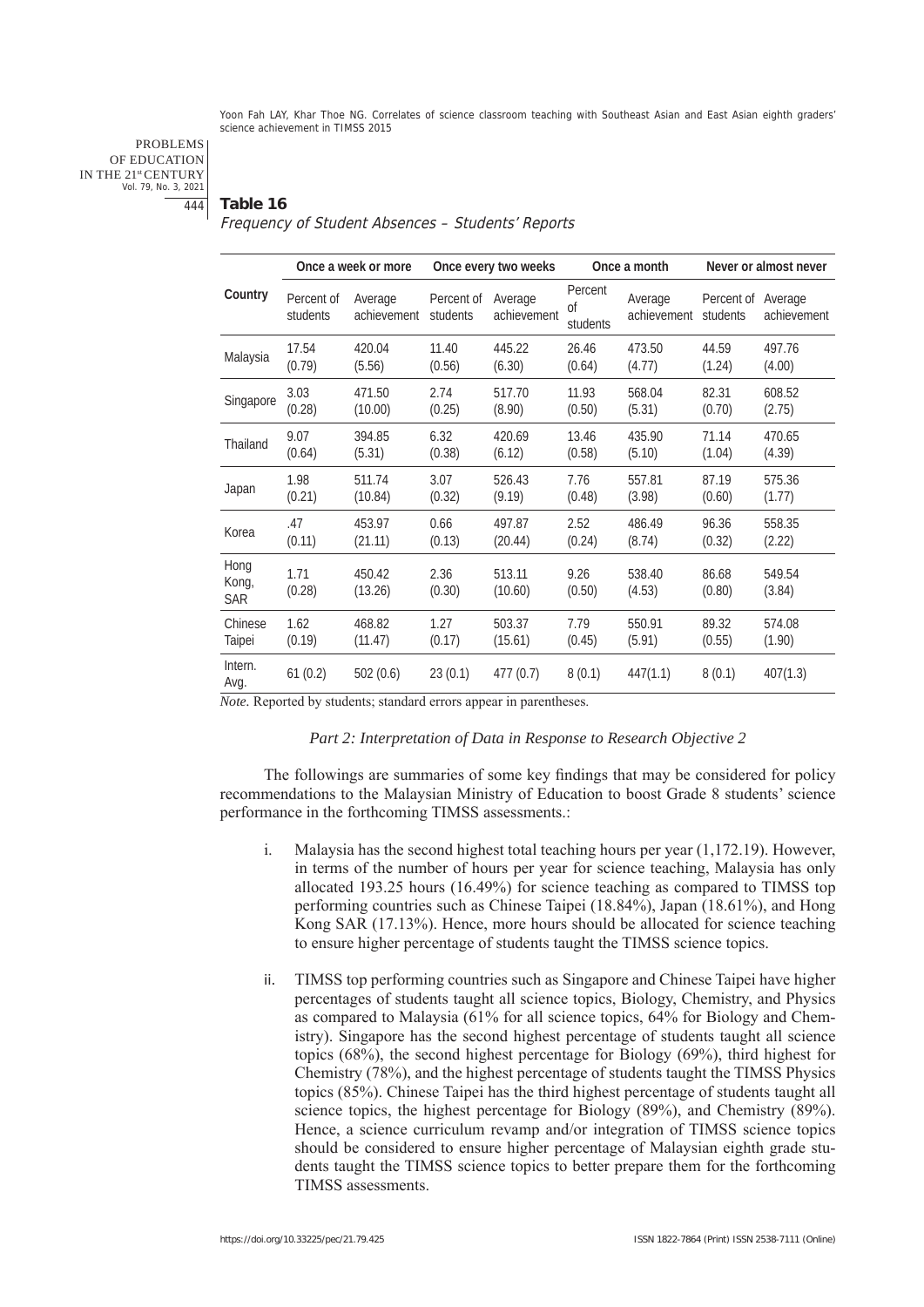> PROBLEMS OF EDUCATION IN THE 21st CENTURY Vol. 79, No. 3, 2021 445

- iii. Generally, Malaysia has the highest average scale score of 10.38, followed by Hong Kong SAR (10.13), Thailand (10.12), Japan (9.88), Korea (9.35), Singapore (9.00), and Chinese Taipei (8.93) in emphasizing science investigation. Ironically, Singapore has the lowest percentage of students (7.65) in which teachers emphasize science investigation about half the lesson or more, with the highest average achievement of 617.24. Singapore also has the highest percentage of students (92.35) in which teachers emphasize science investigation less than half the lesson, with the highest average achievement 594.94. The emphasis of science investigation in Malaysian secondary schools should not merely focus on basic/integrated scientific skills but also needs to highlight open-ended contextual problem-solving activities or problem-based learning that enhance higher order thinking skills.
- iv. Malaysia has reported 98.70% of students attended schools with science laboratories and 88.78% of students whose teachers have assistance available when students are conducting experiments with average science achievement of 471.32 and 472.19, respectively. In contrast, Singapore and Hong Kong SAR (with average science achievement of 596.98 and 544.81, respectively) have reported 100% of students attended schools with science laboratories. This is followed by Japan (99.43%) and Korea (99.14%) with average science achievement of 571.04 and 555.68, respectively. Hong Kong SAR (98.37%) and Singapore (98.22%) have the highest percentage of students whose teachers have assistance available when students are conducting experiments. Eighth grade students' average science achievement were reported as 544.42 and 597.36, respectively. Resources for conducting science experiments (science laboratories and assistance available) should be equally and adequately distributed to all Malaysian schools to enhance science learning.
- v. Malaysia (90.39%) has the highest percentage of students who responded 'No' on the availability of computer for them to use during science lessons with an average science achievement of 466.70. On the contrary, Japan (55.45%) and Singapore (51.83%) have the highest percentage of students with computer availability in science lessons. Eighth grade students' average science achievement were reported as 571.37 and 592.04, respectively. The use of computers should be made available in Malaysian secondary schools. Based on literatures, the importance of computers in science learning is undeniable.
- vi. Malaysia has the lowest percentage of students whose teachers have them use computers at least monthly 'to practice skills and procedures' (5%), 'to look up for ideas and information' (9%), 'to do scientific procedures and experiments' (3%), 'to study natural phenomena through simulations' (7%), and 'to process and analyze data' (4%). On the contrary, Singapore has the second highest percentage of students whose teachers have them use computers at least monthly 'to practice skills and procedures' (31%), 'to look up for ideas and information' (41%), 'to do scientific procedures and experiments' (27%), 'to study natural phenomena through simulations' (34%), and 'to process and analyze data' (27%). The allocated time for science teachings in Malaysian schools should encourage and integrate the use of computer to further support science learning. However, this is only possible with computer availability for science lessons.
- vii. Singapore has the highest percentage of students who use Internet to 'access assignments posted online by the teacher' (90.10%) and 'communicate with the teacher' (49.37%) as compared to 27.31% and 45.20% for Malaysian eighth grade students, respectively. Hence, the use of Internet for schoolwork should be encouraged among Malaysian students especially for them to access assignments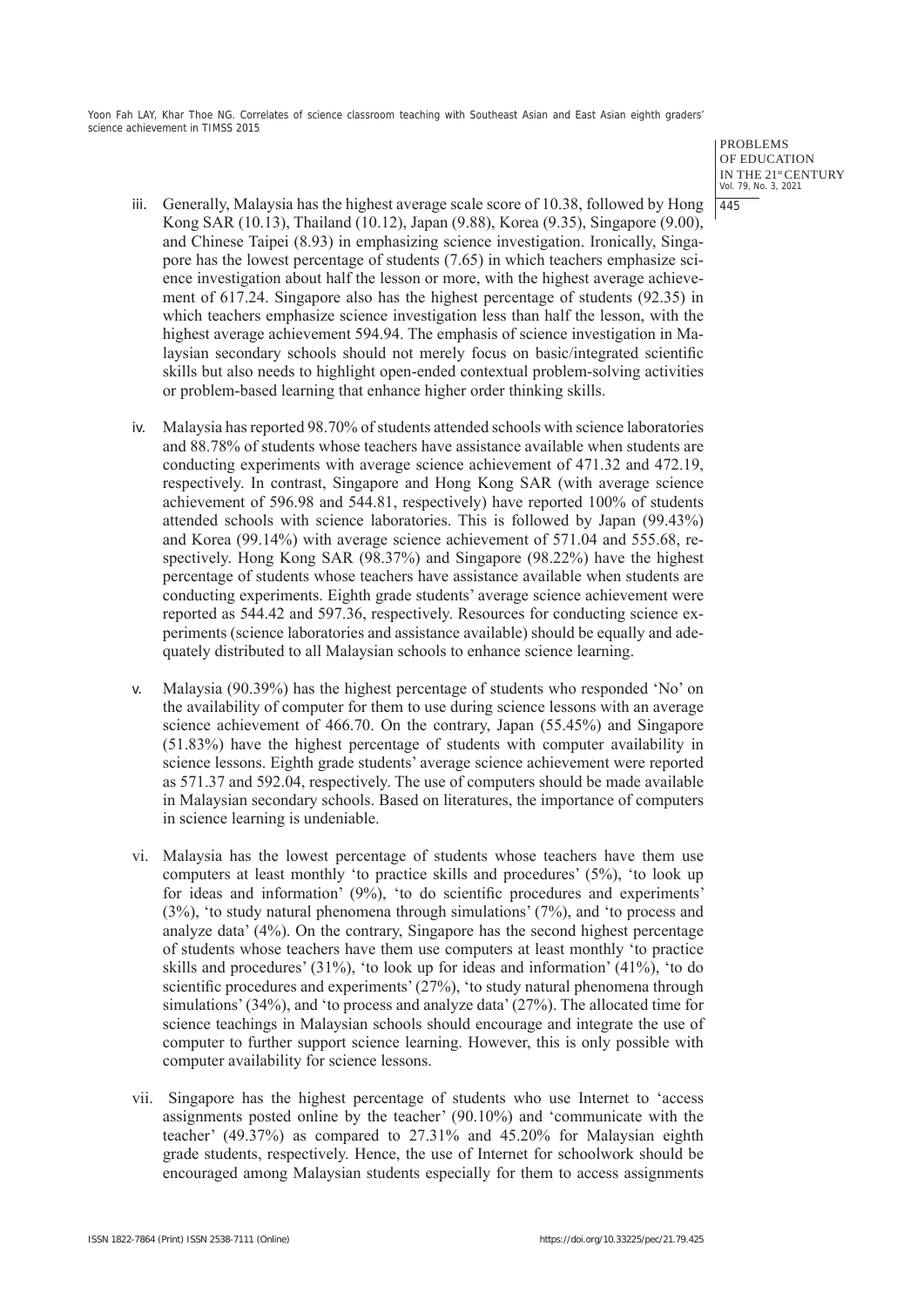PROBLEMS OF EDUCATION IN THE 21st CENTURY Vol. 79, No. 3, 2021 446

posted online by their teachers and to communicate with their teachers. However, this is only possible with a satisfying Internet connectivity and accessibility.

- viii. Malaysia (11.28%) has the second highest percentage of students who spent three hours or more on assigned science homework with an average science achievement of 468.20. Ironically, on the contrary, East Asian countries eighth grade students spent less weekly time on assigned science homework. 91.26% of the Korean students and 84.21% of the Japanese students spent 45 minutes or less on assigned science homework with average science achievement of 556.84 and 576.36, respectively. Instead of assigning plenty of science homework to Malaysian students, perhaps, the quality and type of science homework assigned to the students should be reexamined as an effort to boost Malaysian students' science achievement via science homework.
- ix. Malaysia has the lowest average scale scores (9.77) for teaching limited by student needs as compared to Singapore, Japan, and Hong Kong SAR. Malaysian teachers' teachings were limited by 'students lacking prerequisite knowledge and skills' (*M*   $= 1.69$ ), 'uninterested students' ( $M = 1.92$ ), 'disruptive students' ( $M = 1.98$ ), and 'students suffering from lack of basic nutrition'  $(M = 2.61)$ . Malaysian science teachers should be given training on psychology, communication and/or counselling skills so to ensure all psycho-social factors that affect science learning are taken care of. Perhaps, in the era of new normal, student-teacher interaction should be more frequent and enhanced through social learning platforms.
- x. Malaysia (17.54) has the highest percentage of students who absent once a week or more with an average science achievement of 420.04. Malaysia also shows the highest percentage of students who absent once every two weeks (11.40%) and once a month (26.46%) with average science achievement of 445.22 and 473.50, respectively. On the contrary, East Asian countries show lesser frequency of student absences. Korea (96.36%) and Japan (87.19%) have the highest percentage of students who have never or almost never absent with average science achievement of 558.35 and 575.36, respectively. Intentional efforts should be made by the Malaysian school management boards, Parent Teacher Association (PTAs) and schoolteachers to ensure students are interested and motivated to attend science classes.

## **Conclusions**

#### *Summary and Implications*

This study provides a comprehensive overview on the correlates of science classroom teachings with science achievement in TIMSS, not only on the common aspects of classroom instructions (i.e., teaching time spent on science, science topics taught, emphasis of science investigation, resources for conducting science experiments, computer activities during science lessons, use of Internet for schoolwork, weekly time spent on science homework) but also related to psycho-sociological factors (e.g., teaching limited by student needs, and student absences) that affect eighth graders' science achievement in TIMSS. This study also revealed one very important factor that was found to be crucial to enhance science achievement possibly supported by technology, i.e., teacher-student interaction. Due to large class size and lack of integration in pedagogical content knowledge and resources available, traditional lecture-based teacher-centered approaches were quite commonly found in the classroom activities of Malaysian schools. The implication is that more in-service training programs need to be conducted to introduce interactive teaching and learning pedagogies through blended learning platforms.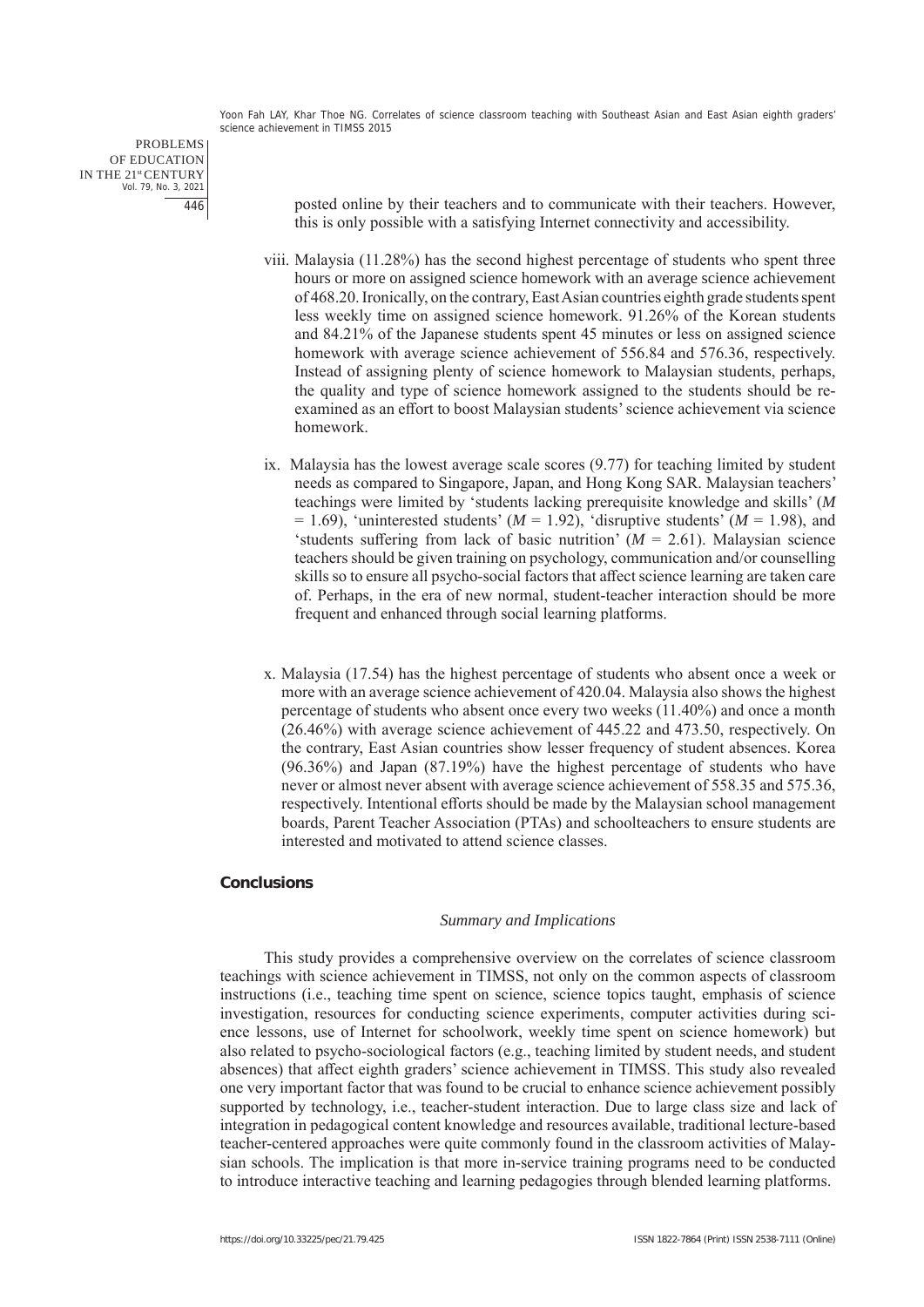> PROBLEMS OF EDUCATION IN THE 21st CENTURY Vol. 79, No. 3, 2021 447

#### *Significance and Future Direction*

In addition, with comparison made not only among three Southeast Asian countries but also with four East Asian countries (out of which including countries with top achievement in TIMSS), better interpretation of data can be made with conclusion drawn though not explicitly stated. It is expected that this study could make significant contribution with suggestions of policy recommendations to the Ministry of Education to boost Malaysian Grade 8 students' science performance in the forthcoming TIMSS assessments.

For example, the crucial factor found to be contributing much to the students' science achievement in high performing country such as Singapore, that is student-teacher interaction should be more frequently conducted. Although there is a big class size in Malaysian schools that are scattered in wider geographical areas as compared to Singapore, students' interaction could be enhanced through digital tools as well as blended-mode social learning platforms available, e.g., Edmodo, Google Classroom, Facebook, Telegram, Zoom, to name a few. Efforts should also be made to ensure students are not absent from class, are interested and motivated to science learning. The Ministry of Education should also ensure higher percentage of students taught the TIMSS science topics with integrated approaches that enhance higher thinking skills supported by digital tools and e-platforms, e.g., Project-based Activities (PBA), Problem-based Learning (PBL), Inquiry-based Science Education (IBSE), to name a few.

Based on the discussions made in response to Research Question 2, more actions should be taken by the Ministry of Education to ensure that the hours allocated for science teaching should include the integration of use of computer and Internet to support learning. Resources for conducting science experiments should be equally and adequately distributed. In the new normal, there is also possibility to demonstrate and facilitate the conduct of online science experiment, e.g., through YouTube or Tik Tok to ensure reach out to wider audience, hence the problem to ensure equal distribution could be solved.

## **Declaration of Interest**

Authors declare no competing interest.

#### **References**

- Adomi, E.E. (2011). *Frameworks for ICT policy: Government, social and legal issues.* https://books.google.com.my/books?hl=en&lr=&id=MSaEC\_ qkTJYC&oi=fnd&pg=PR1&dq=info:fI70FwNuIVEJ:scholar.google.com&ots=LDzkT9gzYP&s ig=NaUKHGOVpL-5K-bsdUFgerfldOU&redir\_esc=y#v=onepage&q&f=false
- Andrew, M., & Hauser, R. M. (2011). Adoption? Adaptation? Evaluating the formation of educational expectations. *Social Forces*, *90*(2), 497-520.
- Blank, R. K. (2012). What Is the Impact of Decline in Science Instructional Time in Elementary School. In *Paper prepared for the Noyce Foundation.*
- Chin, C.K., Munip, H., Miyadera, R., Ng, K.T., Ch'ng, Y.S., & Promsing, N. (2018). Promoting education for sustainable development in teacher education integrating blended learning and digital tools: An evaluation with exemplary cases. *Eurasia Journal of Mathematics, Science and Technology Education, 15*(1), em1653. https://www.ejmste.com/article/promoting-education-for-sustainabledevelopment-in-teacher-education-integrating-blended-learning-5613
- Cobanuglu, R., & Yurttas-Kumlu, G. D. (2020). Children's science learning outside school: Parental support. *Turkish Journal of Education*, *9*(1), 46–63. https://doi.org/10.19128/turje.613091
- Connor, C. M. D., Dombek, J., Crowe, E. C., Spencer, M., Tighe, E. L., Coffinger, S., Zargar, E., Wood, T., & Petscher, Y. (2017). Acquiring science and social studies knowledge in kindergarten through fourth grade: Conceptualization, design, implementation, and efficacy testing of content-area literacy instruction (CALI). *Journal of Educational Psychology*, *109*(3), 301–320. https://doi.org/10.1037/edu0000128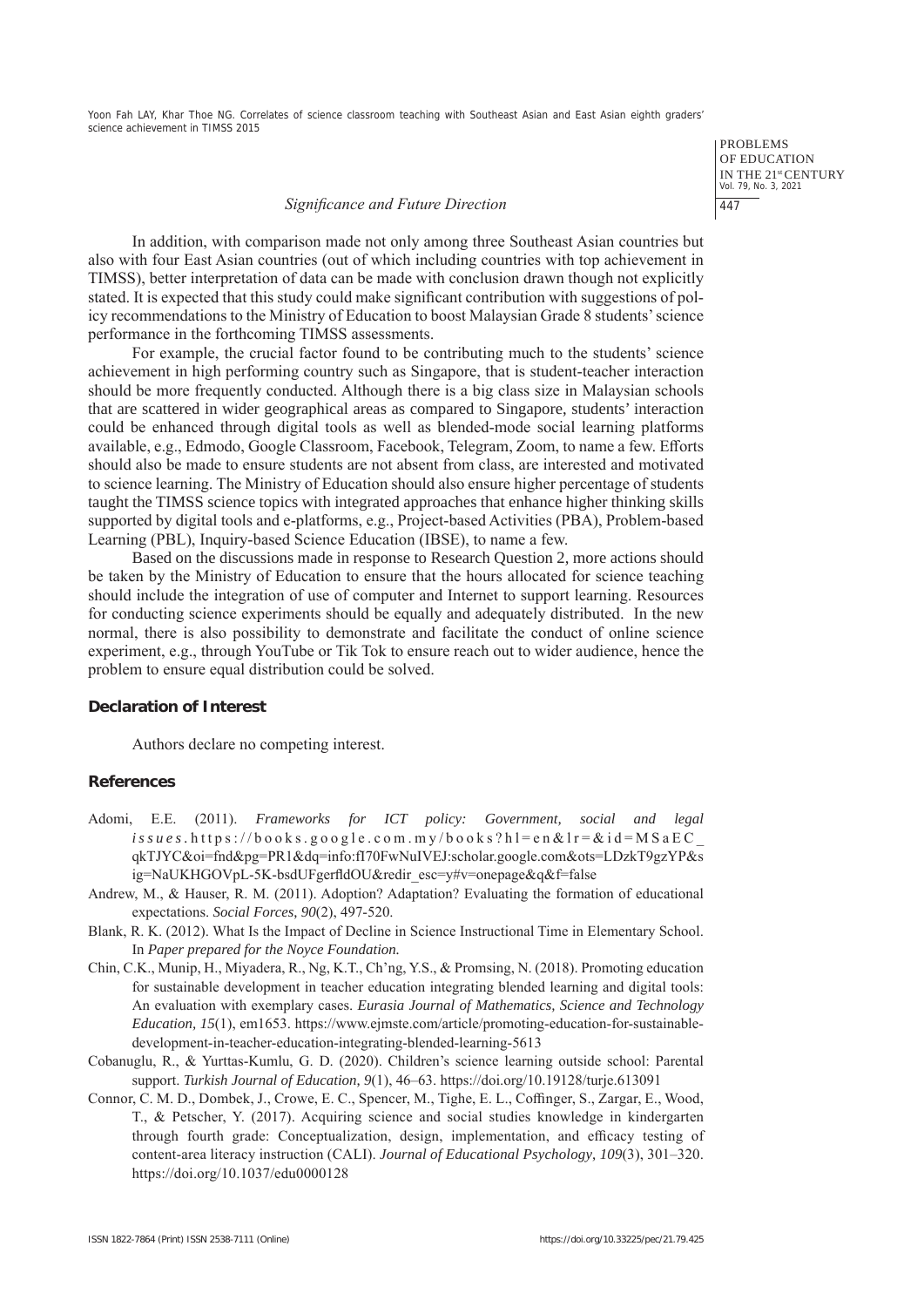PROBLEMS OF EDUCATION IN THE 21st CENTURY Vol. 79, No. 3, 2021 448

- Corrienna, A.T., M. Ali, R. Zawadzki, N.S. Babaruddin, NK Thoe, H. Aliyu (2017). Video-based learning in Chemistry education: Exemplars, issues and challenges. *Learning Science and Mathematics (LSM) Online Journal*, *12*, 35-51. http://www.recsam.edu.my/sub\_LSMJournal/images/ docs/2017/(4)CAT%20p35-51\_final.pdf
- Daus, S., & Braeken, J. (2018). The sensitivity of TIMSS country rankings in science achievement to differences in opportunity to learn at classroom level. *Large-scale Assessments in Education*, *6*(1), 1-31.
- Duflo, E., Hanna, R., & Ryan, S.P. (2012). Incentive work: Getting teachers to come to school. *American Economic Review, 102*(4): 1241- 1278.
- Fernández-Alonso, R., álvarez-Díaz, M., Suárez-álvarez, J., & Muñiz, J. (2017). Students' achievement and homework assignment strategies. *Frontiers in Psychology*, *8*, 286. https://doi.org/10.3389/fpsyg.2017.00286
- Gelmez-Burakgazi, S., & Yildirim, A. (2014). Accessing science through media: Uses and gratifications among fourth and fifth graders for science learning. *Science Communication*, *36*(2), 168-193. https://doi.org/10.1177/1075547013505847
- Halim, L., Abdullah, S. I. S. S., & Meerah, T. S. M. (2014). Students' perceptions of their science teachers' pedagogical content knowledge. *Journal of Science Education and Technology*, *23*(2), 227–237. https://doi.org/10.1007/s10956-013-9484-2
- Hedges, L. V., Pigott, T. D., Polanin, J. R., Ryan, A. M., Tocci, C., & Williams, R. T. (2016). The question of school resources and student achievement: A history and reconsideration. *Review of Research in Education*, *40*(1), 143–168. https://doi.org/10.3102/0091732X16667070
- Kuo, Y. R., Tuan, H. L., & Chin, C. C. (2019). Examining low and non-low achievers' motivation towards science learning under inquiry-based instruction. *International Journal of Science and Mathematics Education*, *17*(5), 845–862. https://doi.org/10.1007/s10763-018-9908-9
- Lay, Y. F., Areepattamannil, S., Ng, K. T., & Khoo, C. H. (2015). Dispositions towards science and science achievement in TIMSS 2011: A comparison of eighth graders in Hong Kong, Chinese Taipei, Japan, Korea, and Singapore. In *Science Education in East Asia* (pp. 591-605). Springer, Cham. https://link.springer.com/chapter/10.1007/978-3-319-16390-1\_24
- Lay, Y. F., & Chandrasegaran, A. L. (2016). Availability of school resources and TIMSS grade 8 students' science achievement: A comparative study between Malaysia and Singapore. *International Journal of Environmental and Science Education*, *11*(9), 3065–3080. https://doi.org/10.12973/ijese.2016.907a
- Linn, M. C., Gerard, L., Matuk, C., & McElhaney, K. W. (2016). Science education: From separation to integration. *Review of Research in Education*, *40*(1), 529–587. https://doi.org/10.3102/0091732X16680788
- Liu, O. L., Brew, C, Blackmore, J., Gerard, L. F., Madhok, J. J., & Linn, M. C. (2014). Automated scoring of constructed-response science items: Prospects and obstacles. *Educational Measurement*, *33*(2), 19-28. https://doi.org/10.1111/emip. 12028
- Loganathan, P., C. Talib, N. Thoe, F. Aliyu & R Zawadski (2019). Implementing technology infused gamification in science classroom: A systematic review and suggestions for future research. *Learning Science and Mathematics (LSM) Online Journal*, *14*, 60-73. http://recsam.edu.my/sub\_ lsmjournal/images/docs/2019/2019\_5\_PL\_6073\_Final.pdf
- Martin, M. O., Mullis, I. V. S., Foy, P., & Hooper, M. (2016a). *TIMSS 2015 International Results in Science*. Retrieved from Boston College, TIMSS & PIRLS International Study Center website: http:// timssandpirls.bc.edu/timss2015/international-results/
- Martin, M. O., Mullis, I. V. S., & Hooper, M. (Eds.). (2016b). *Methods and Procedures in TIMSS 2015*. Boston College, TIMSS & PIRLS International Study Center. http://timssandpirls.bc.edu/ publications/timss/2015-methods.html
- Mislevy, R. J., & Sheehan, K. M. (1987). Marginal estimation procedures. In A. E. Beaton (Ed.), The NAEP 1983/84 Technical Report (NAEP Report 15-TR-20, pp. 121–211) Princeton, NJ: Educational Testing Service.
- Mislevy, R. J., & Sheehan, K. M. (1989). Information matrices in latent-variable models. *Journal of Educational and Behavioral Statistics*, *14*(4), 335-350.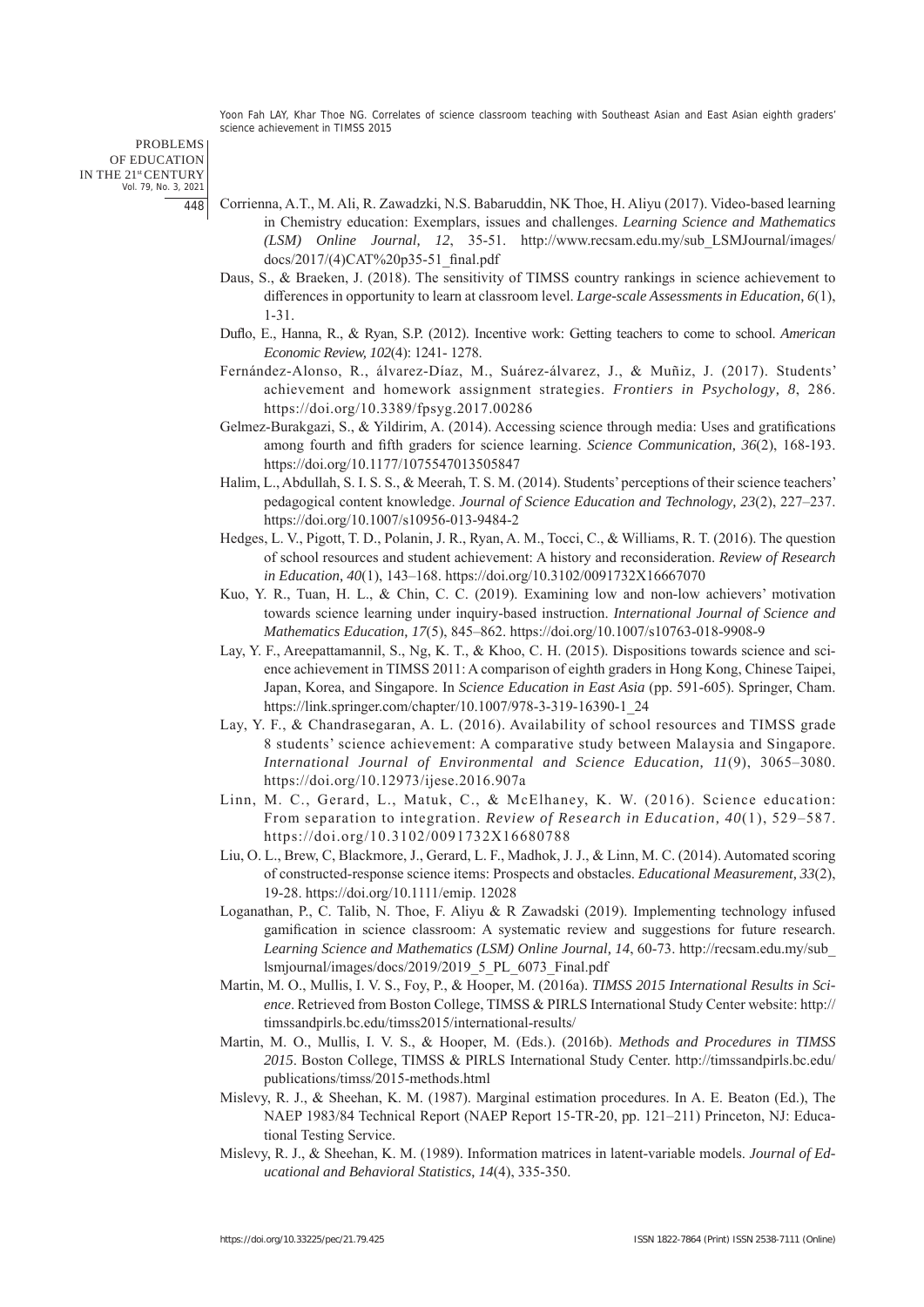> PROBLEMS OF EDUCATION IN THE 21st CENTURY Vol. 79, No. 3, 2021 449

- Morales, M. (2016). Exploring the impact of culture- and language-influenced physics on science attitude enhancement. *Journal of Science Education and Technology, 25*(1), 34- 49. http://www.jstor.org/stable/43867730
- Mullis, I. V. S. (2013). TIMSS 2015 assessment frameworks. Chestnut Hill: TIMSS and PIRLS International Study Center, Lynch School of Education, Boston College.
- Mullis, I. V. S., Martin, M. O., Foy, P., & Hooper, M. (2016). *TIMSS 2015 International Results in Mathematics*. Retrieved from Boston College, TIMSS & PIRLS International Study Center website: http://timssandpirls.bc.edu/timss2015/international-results/
- National Center for Education Statistics. (2014). *Digest of education statistics.* http://nces.ed.gov/programs/ digest/d14/tables/dt14\_218.10.asp?current
- Ng, K.T. (2007). Integration of human values in HVWSHE curriculum incorporating teaching strategies/ approaches and assessment/evaluation techniques. In P.Pannen, Ng, K.T., J. Ikhsan, D. Mustafa & Herawati (Eds.)(2007). SEAMEO resource package: Human Values-based Water, Sanitation and Hygiene Education (HVWSHE). SEAMEO SEAMOLEC and UN-HABITAT.
- Ng, K.T. & Ng, S.B. (2006). Exploring factors contributing to science learning via Chinese language. *Kalbu Studijos*, *8*, 50-57. https://www.ceeol.com/search/article-detail?id=196182
- Ng, K.T. & Nyunt, K.A.K. (2010). The development of an on-line learning hub in SEARCH for youth science and mathematics researchers. In Z. Abas, I. Jung & J. Luca (Eds.), *Proceedings of Global Learn Asia Pacific 2010--Global Conference on Learning and Technology* (pp. 1158-1167). Penang, Malaysia: Association for the Advancement of Computing in Education (AACE). https:// www.learntechlib.org/primary/p/34320/
- Paufler, N. A., & Amrein-Beardsley, A. (2014). The random assignment of students into elementary classrooms: Implications for value-added analyses and interpretations. *American Educational Research Journal*, *51*(2), 328–362. https://doi.org/10.3102/0002831213508299
- Piacentini, V., Simões, A. R., & Vieira, R. M. (2019). Teachers' view of language(s) in (Clil) science education: A case study in Portugal. *Problems of Education in the 21st Century*, *77*(5). https://doi.org/10.33225/pec/19.77.636
- Rappolt-Schlichtmann, G., Daley, S. G., Lim, S., Lapinski, S., Robinson, K. H., & Johnson, M. (2013). Universal design for learning and elementary school science: Exploring the efficacy, use, and perceptions of a web-based science notebook. *Journal of Educational Psychology*, *105*(4), 1210– 1225. https://doi.org/10.1037/a0033217
- Rubin, D. B. (1987). The calculation of posterior distributions by data augmentation: Comment: A noniterative sampling/importance resampling alternative to the data augmentation algorithm for creating a few imputations when fractions of missing information are modest: The SIR algorithm. *Journal of the American Statistical Association*, *82*(398), 543-546.
- Sonia Ramachandran. (2021). *Not a surprise that our students are weak in Science and Maths.* https://www.studyinchina.com.my/web/page/our-students-are-weak-in-science-and-maths/
- Suárez, N., Regueiro, B., Epstein, J. L., Piñeiro, I., Díaz, S. M., & Valle, A. (2016). Homework involvement and academic achievement of native and immigrant students. *Frontiers in Psychology*, *7*, 1–8. https://doi.org/10.3389/fpsyg.2016.01517
- Sullivan, K., Perry, L. B., & McConney, A. (2013). How do school resources and academic performance differ across Australia's rural, regional and metropolitan communities? *Australian Educational Researcher*, *40*(3), 353–372. https://doi.org/10.1007/s13384-013-0100-5
- Tan, C. Y. (2018). Examining school leadership effects on student achievement: The role of contextual challenges and constraints. *Cambridge Journal of Education*, *48*(1), 21–45. https://doi.org/10.1080/0305764X.2016.1221885
- Trinidad, J. E. (2020). Material resources, school climate, and achievement variations in the Philippines: Insights from PISA 2018. *International Journal of Educational Development*, *75*, 102174. https://doi.org/10.1016/j.ijedudev.2020.102174
- Visser, M., Juan, A., & Feza, N. (2015). Home and school resources as predictors of mathematics performance in South Africa. *South African Journal of Education*, *35*(1), 1–10. https://doi.org/10.15700/201503062354